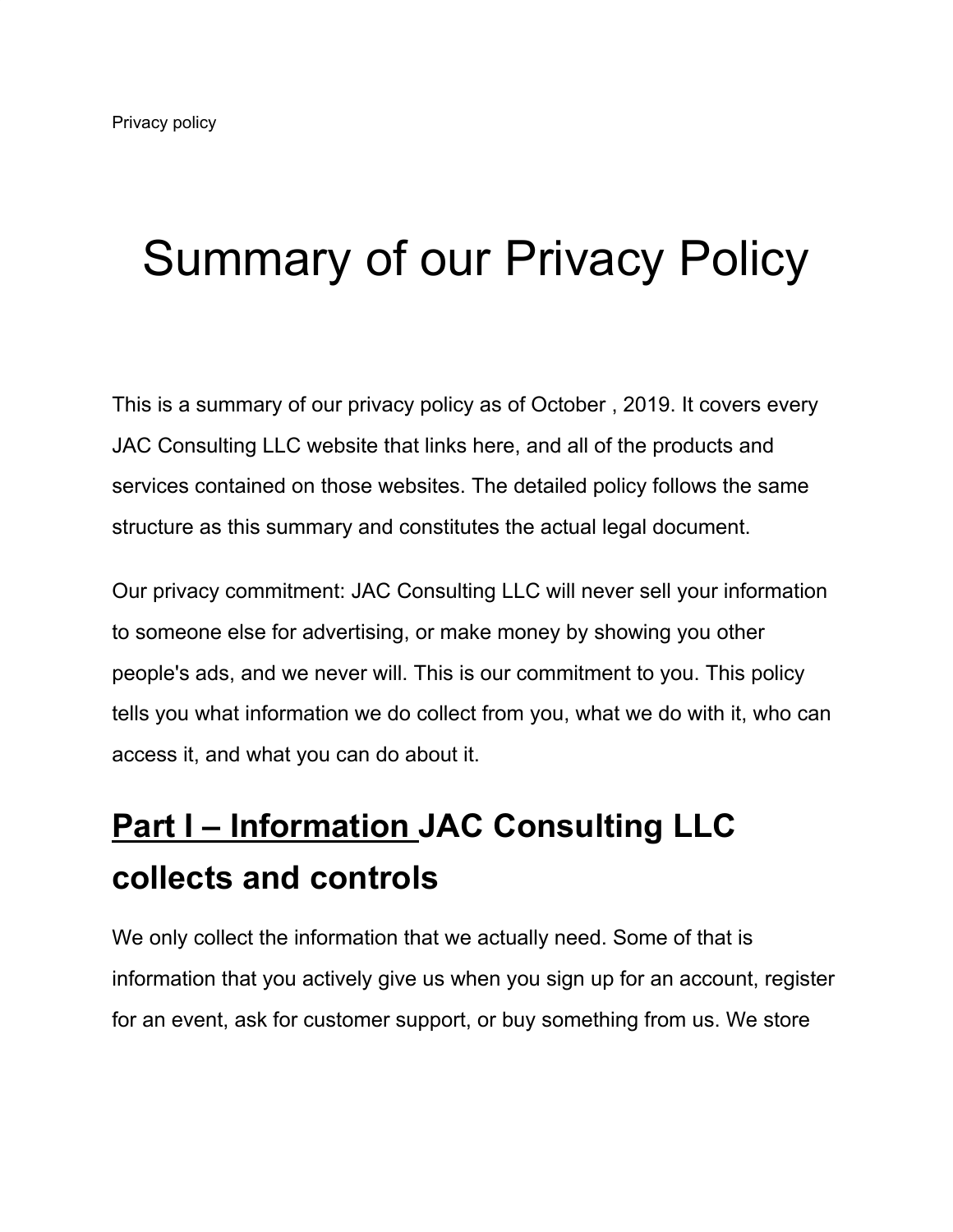your name and contact information, but we don't store credit card numbers (except with your permission and in one of our secured payment gateways).

When you visit one of our websites or use our software, we automatically log some basic information like how you got to the site, where you navigated within it, and what features and settings you use. We use this information to improve our websites and services and to drive new product development.

Sometimes we receive information indirectly. If you ask about our products through one of our referral programs or reselling partners, or sign in to one of our products through an authentication service provider like LinkedIn or Google, they'll pass on your contact information to us. We'll use that information to complete the request that you made. If you engage with our brand on social media (for instance, liking, commenting, retweeting, mentioning, or following us), we'll have access to your interactions and profile information. We'll still have that information even if you later remove it from the social media site.

### **What we do with your information**

We use your information to provide the services you've requested, create and maintain your accounts, and keep an eye out for unauthorized activity on your accounts. We also use it to communicate with you about the products you're currently using, your customer support requests, new products you may like, chances for you to give us feedback, and policy updates. We analyze the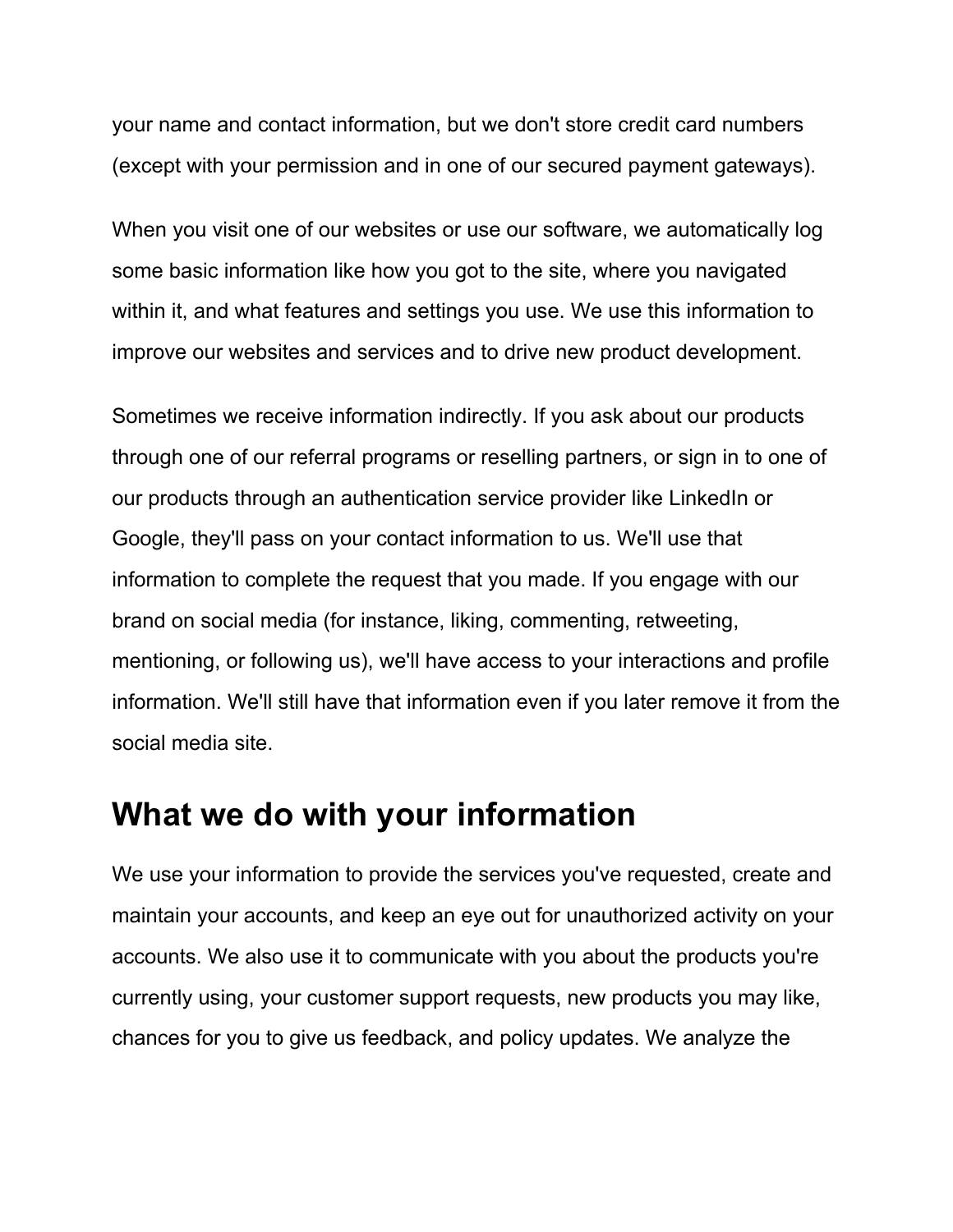information we collect to understand user needs and to improve our websites and services.

We're required to have a legal basis for collecting and processing your information. In most cases, we either have your consent or need the information to provide the service you've requested from us. When that's not the case, we must demonstrate that we have another legal basis, such as our legitimate business interests.

You can decline certain kinds of information use either by not providing the information in the first place or by opting out later. You can also disable cookies to prevent your browser from giving us information, but if you do so, certain website features may not work properly. We completely disable third-party cookies from all JAC Consulting LLC websites and products.

We limit access to your personal information to our employees who have a legitimate need to use it. If we share your information with other parties (like developers, service providers, domain registrars, and reselling partners), they must have appropriate security measures and a valid reason for using your information, typically to serve you.

The European Economic Area (EEA) provides certain rights to data subjects (including access, rectification, erasure, restriction of processing, data portability, and the right to object and to complain). JAC Consulting LLC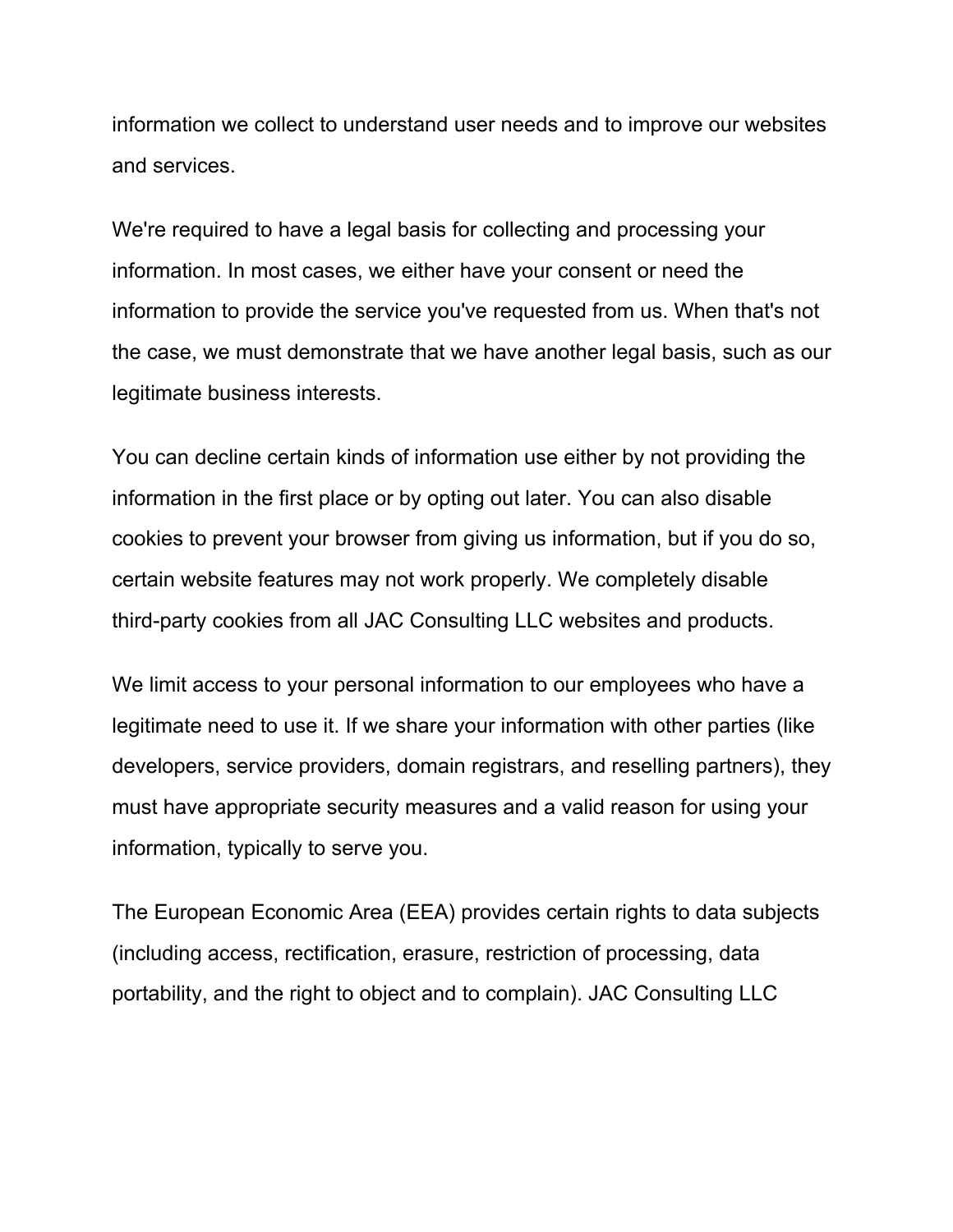undertakes to provide you the same rights no matter where you choose to live.

We keep your personal information for as long as it is required for the purposes stated in this Privacy Policy. When we no longer have a legitimate need to process your information, we will delete, anonymize, or isolate your information, whichever is appropriate.

# **Part II – Information that JAC Consulting LLC processes on your behalf**

If you handle other people's data using JAC Consulting LLC apps, such as information about your customers or employees, you are entrusting that data to us for processing. If you use a JAC Consulting LLC mobile app and give the app access to your contacts and photo library, you are entrusting data to us. The data you entrust to us for processing is called service data.

You own your service data. We protect it, limit access to it, and only process it according to your instructions. You may access it, share it through third-party integrations, and request that we export or delete it.

We hold the data in your account as long as you choose to use JAC Consulting LLC Services. After you terminate your account, your data will be automatically deleted from our active database within 6 months and from our backups within 3 months after that.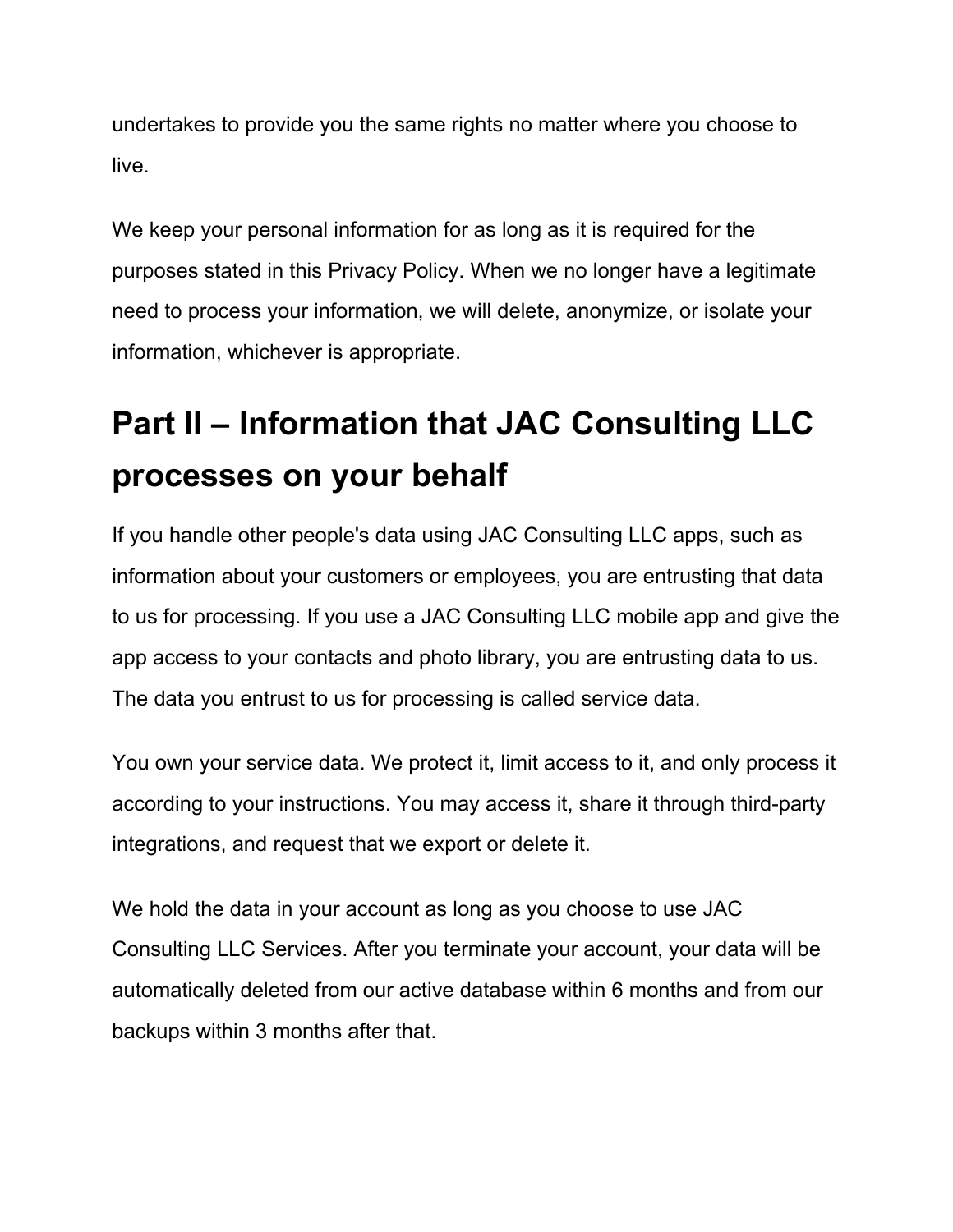If you are in the European Economic Area and you believe that someone has entrusted your information to us for processing (for instance, your employer or a company whose services you use), you can request certain actions from us regarding your data. To exercise those data rights, please contact the person or company that entrusted the data to us and we will work with them on your request.

### Part III – General

There are some limitations to the privacy we can promise you. We will disclose personal information if it's necessary to comply with a legal obligation, prevent fraud, enforce an agreement, or protect our users' safety. We do not currently honor Do Not Track signals from internet browsers; when a universal standard for processing them emerges, we will follow it.

Third-party websites and social media widgets have their own separate privacy policies. Always check the relevant privacy policy before sharing personal information with third parties.

You can always contact us to: ask questions about our privacy practices, request a GDPR-compliant Data Processing Addendum, alert us if you believe we have collected personal data from a minor, or ask to have your personal information removed from our blogs or forums. You can also check our Privacy Policy.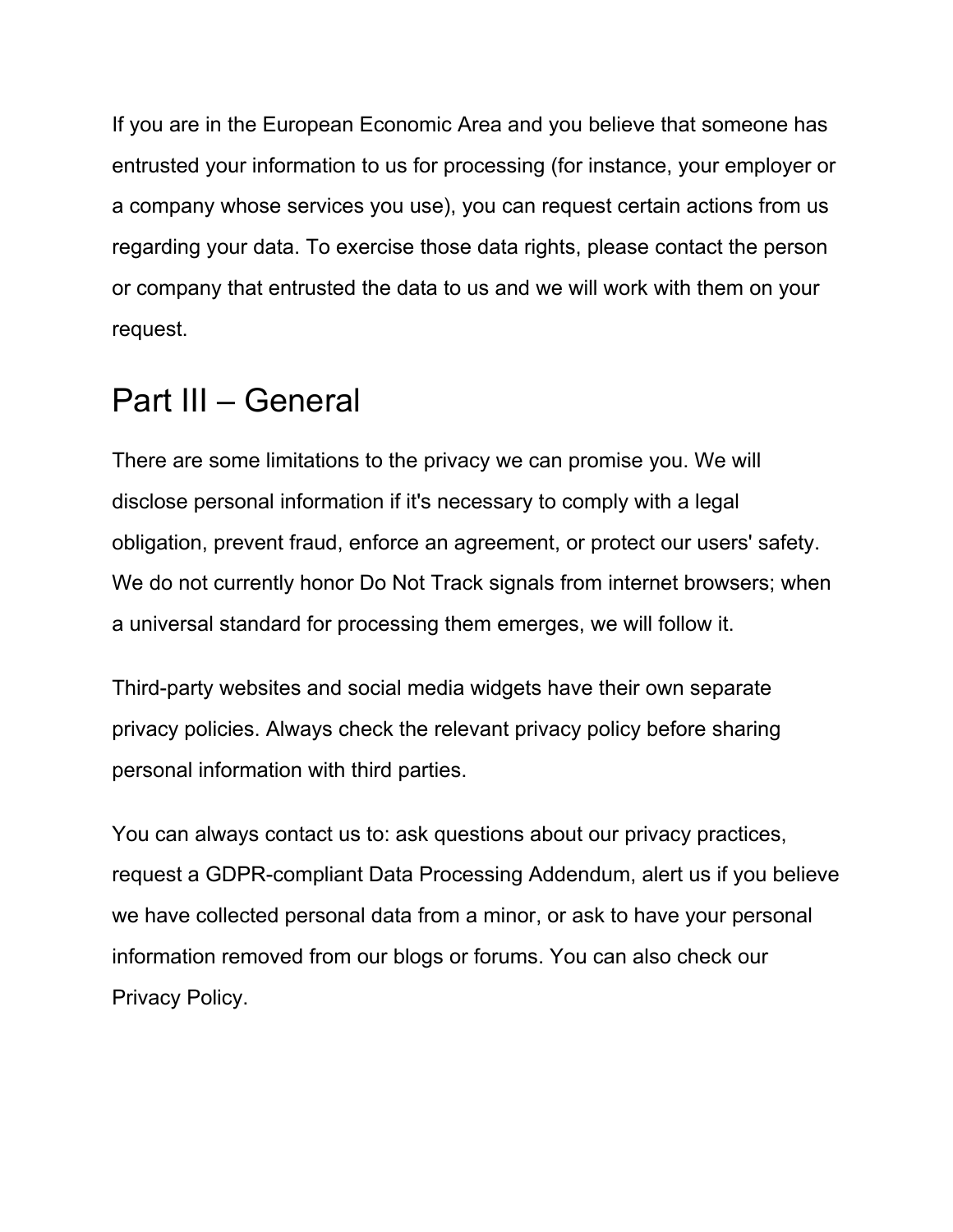We will contact you to let you know if we make any major changes to our privacy policy, or in the highly unlikely event that we ever decide to sell our business.

# Privacy Policy

This Privacy Policy statement is made by the JAC Consulting LLC consisting of all the entities listed here (collectively, "JAC Consulting", Linked Vision "we", "us" or "our") and is effective as of 1st October 2019. It applies to all our divisions: JAC Consulting LLC, and Linked Vision.

### JAC Consulting LLC Privacy Commitment

JAC Consulting LLC has worried about customer and user privacy for almost 15 years, long before it became fashionable, politically correct, or legally binding to take such a position. We ask for only the least amount of information necessary, gathering only what we believe is essential for doing business, or for the specific transaction at hand. We let customers know the information we have on them and allow them to opt out of specific engagements. But, by far, our biggest commitment is that we do not make a single dollar from advertising revenue—never have, never will—even from the free editions of our products. This means we avoid the fundamental conflict of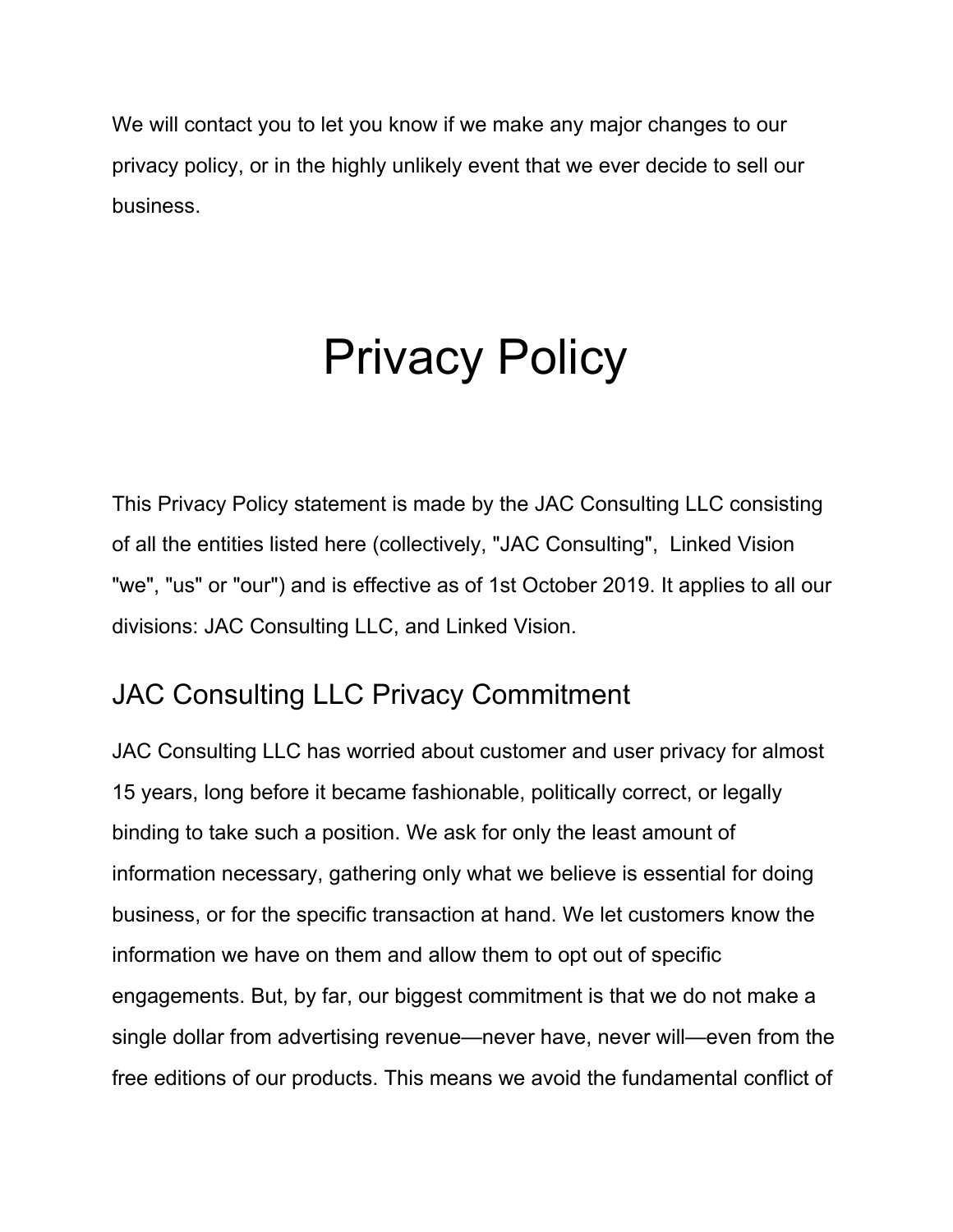interest between gathering customer information and fueling advertising revenue, and the unavoidable compromises in customer privacy that it brings.

The goal of this policy is to make explicit the information we gather on our customers and users, how we will use it, and how we will not. This policy is unfortunately longer than we would like, but we must unambiguously address all the relevant cases. We will try and keep the language simple and direct as much as possible.

### Scope of this Privacy Policy

This Privacy Policy applies to all JAC Consulting LLC websites that link to it. It also applies to the products and services provided by JAC Consulting LLC through these websites, our mobile applications, and applications posted by JAC Consulting LLC on JAC Consulting LLC's online marketplace and in other third-party online marketplaces. This Privacy Policy does not apply to any of our websites, products or services that have a separate privacy policy.

This Privacy Policy is divided into three parts:

Part I – Information JAC Consulting LLC collects and controls

This part deals with how JAC Consulting LLC collects and uses information about website visitors, potential customers, users of JAC Consulting LLC products and services, and others who contact JAC Consulting LLC through forms or email addresses published on or linked to our websites.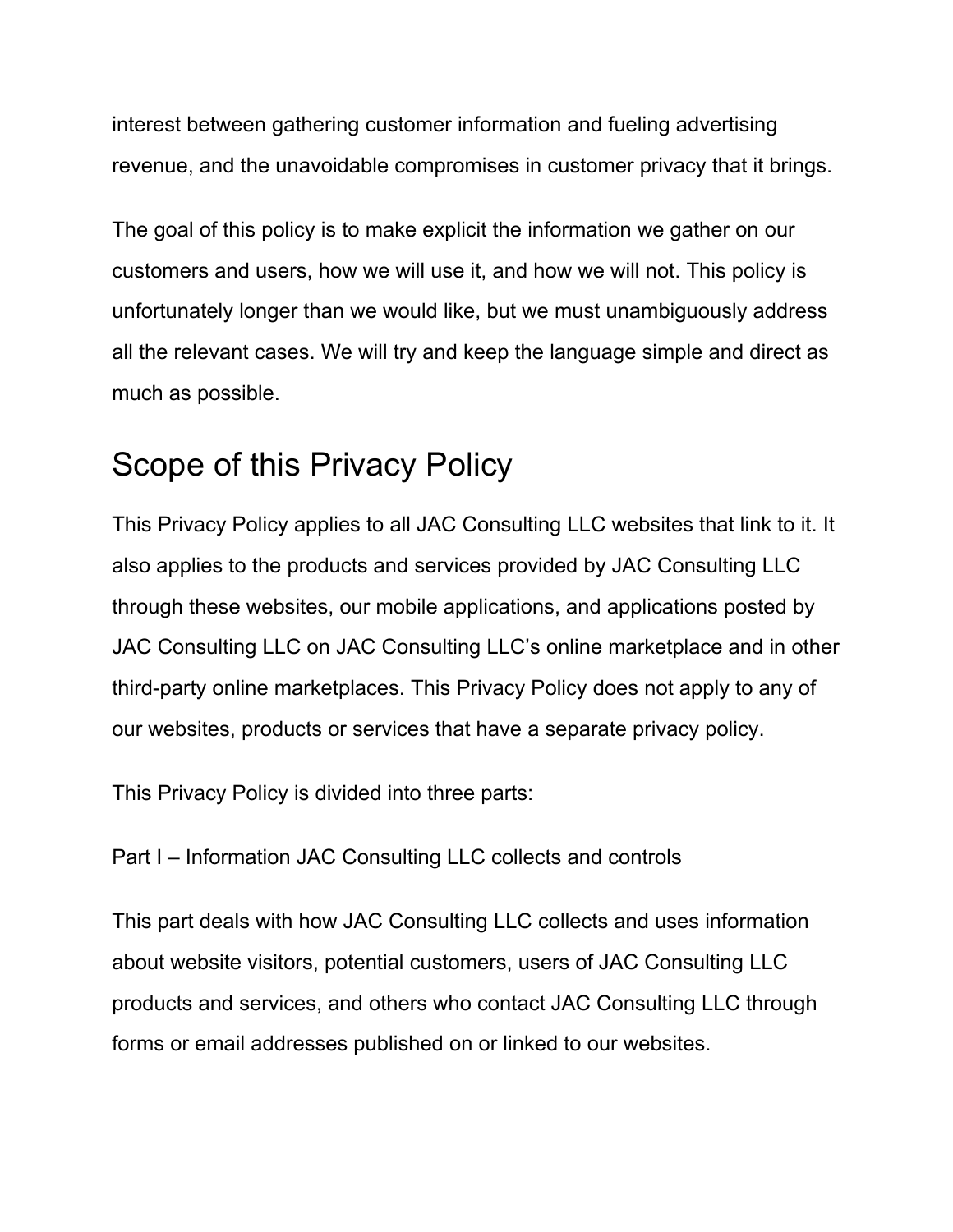Part II – Information that JAC Consulting LLC processes on your behalf

This part deals with how JAC Consulting LLC handles data that you entrust to JAC Consulting LLC when you use our products and services, or when you share any personal or confidential information with us while requesting customer support.

#### Part III – General

This part deals with topics that are relevant to both Parts I and II, and other general topics such as JAC Consulting LLC security commitments and how we will inform you when we change this Privacy Policy.

### Part I – Information JAC Consulting LLC collects and controls

### What information JAC Consulting LLC collects

We collect information about you only if we need the information for some legitimate purpose. JAC Consulting LLC will have information about you only if (a) you have provided the information yourself, (b) JAC Consulting LLC has automatically collected the information, or (c) JAC Consulting LLC has obtained the information from a third party. Below we describe the various scenarios that fall under each of those three categories and the information collected in each one.

#### Information that you provide us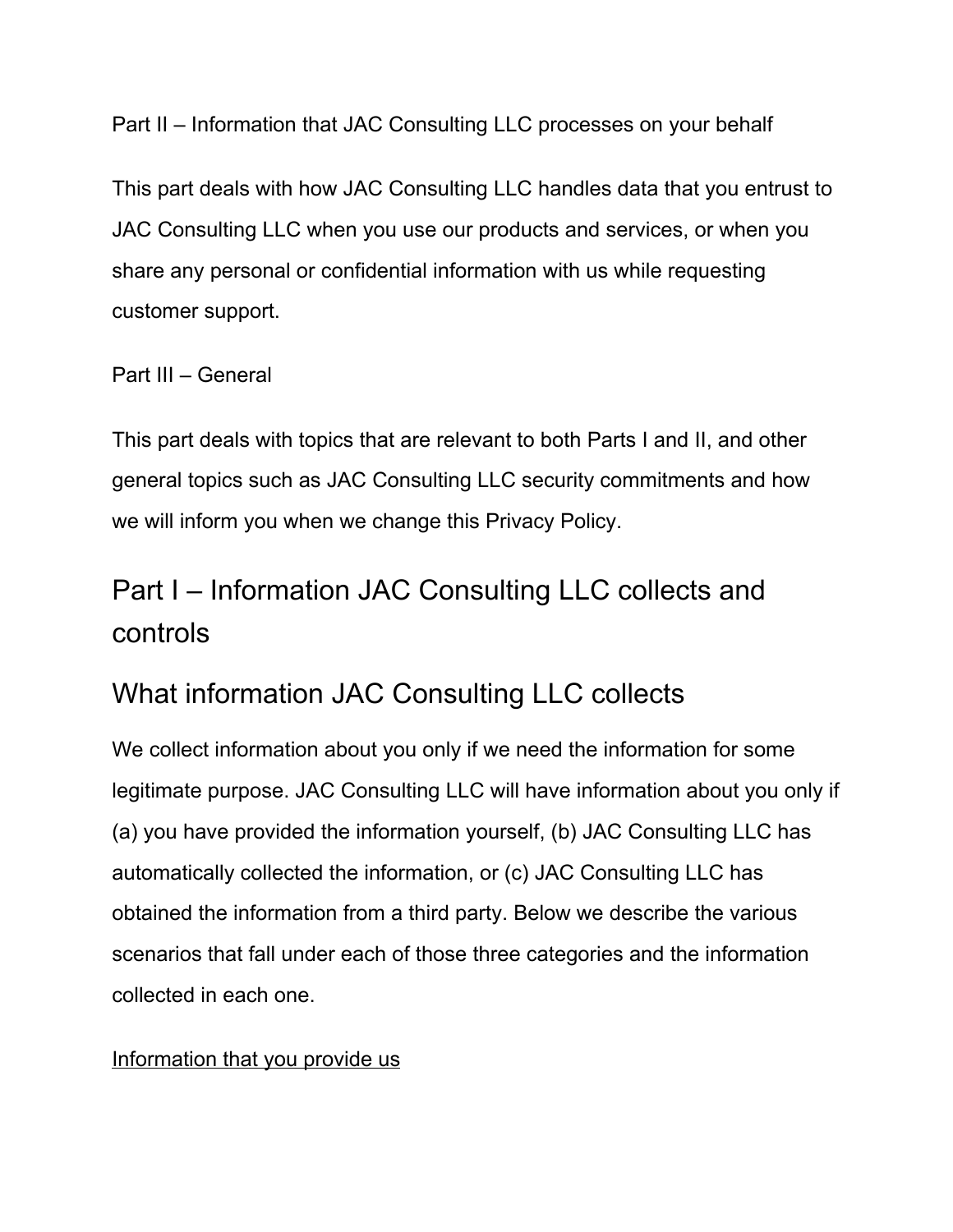i. *Account signup* : When you sign up for an account to access one or more of our services, we ask for information like your name, contact number, email address, company name and country to complete the account signup process. You'll also be required to choose a unique username and a password for accessing the created account. You may also provide us with more information such as your photo, time zone and language, but we don't require that information to sign up for an account. After signing up, you will have the option of choosing a security question and an answer to the security question — if you provide these, they will be used only while resetting your password.

ii. *Event registrations and other form submissions:* We record information that you submit when you (i) register for any event, including webinars or seminars, (ii) subscribe to our newsletter or any other mailing list, (iii) submit a form in order to download any product, whitepaper, or other materials, (iv) participate in contests or respond to surveys, or (v) submit a form to request customer support or to contact JAC Consulting LLC for any other purpose.

iii. *Payment processing* : When you buy something from us, we ask you to provide your name, contact information, and credit card information or other payment account information. When you submit your card information, we store the name and address of the cardholder, the expiry date and the last four digits of the credit card number. We do not store the actual credit card number. For quick processing of future payments, if you have given us your approval, we may store your credit card information or other payment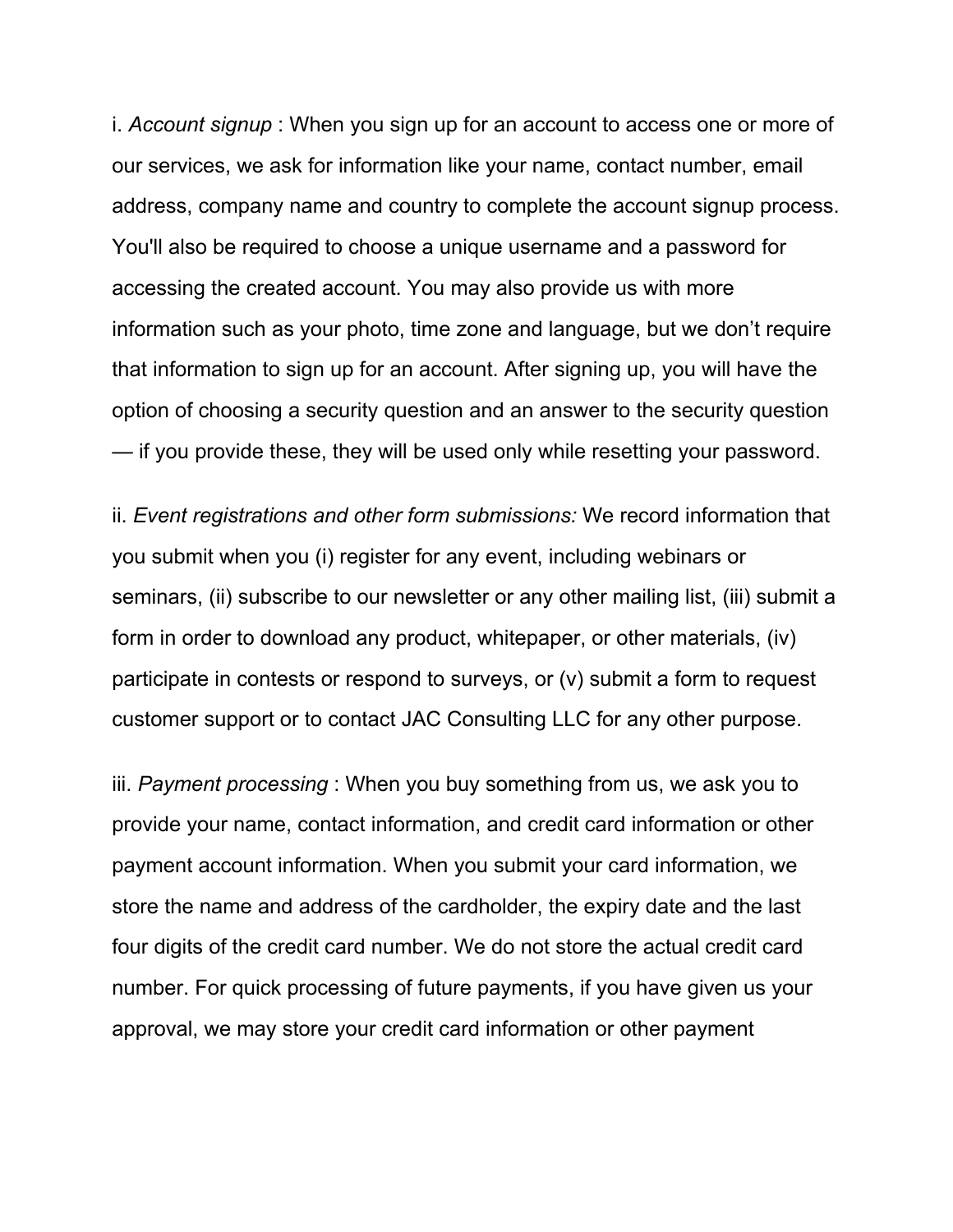information in an encrypted format in the secured servers of our Payment Gateway Service Providers.

iv. *Testimonials* : When you authorize us to post testimonials about our products and services on websites, we may include your name and other personal information in the testimonial. You will be given an opportunity to review and approve the testimonial before we post it. If you wish to update or delete your testimonial, you can contact us at privacy@jacconsulting.com

v. *Interactions with* JAC Consulting LLC : We may record, analyze and use your interactions with us, including email, telephone, and chat conversations with our sales and customer support professionals, for improving our interactions with you and other customers.

#### Information that we collect automatically

i. *Information from browsers, devices and servers* : When you visit our websites, we collect information that web browsers, mobile devices and servers make available, such as the internet protocol address, browser type, language preference, time zone, referring URL, date and time of access, operating system, mobile device manufacturer and mobile network information. We include these in our log files to understand more about visitors to our websites.

ii. *Information from first party cookies and tracking technologies* : We use temporary and permanent cookies to identify users of our services and to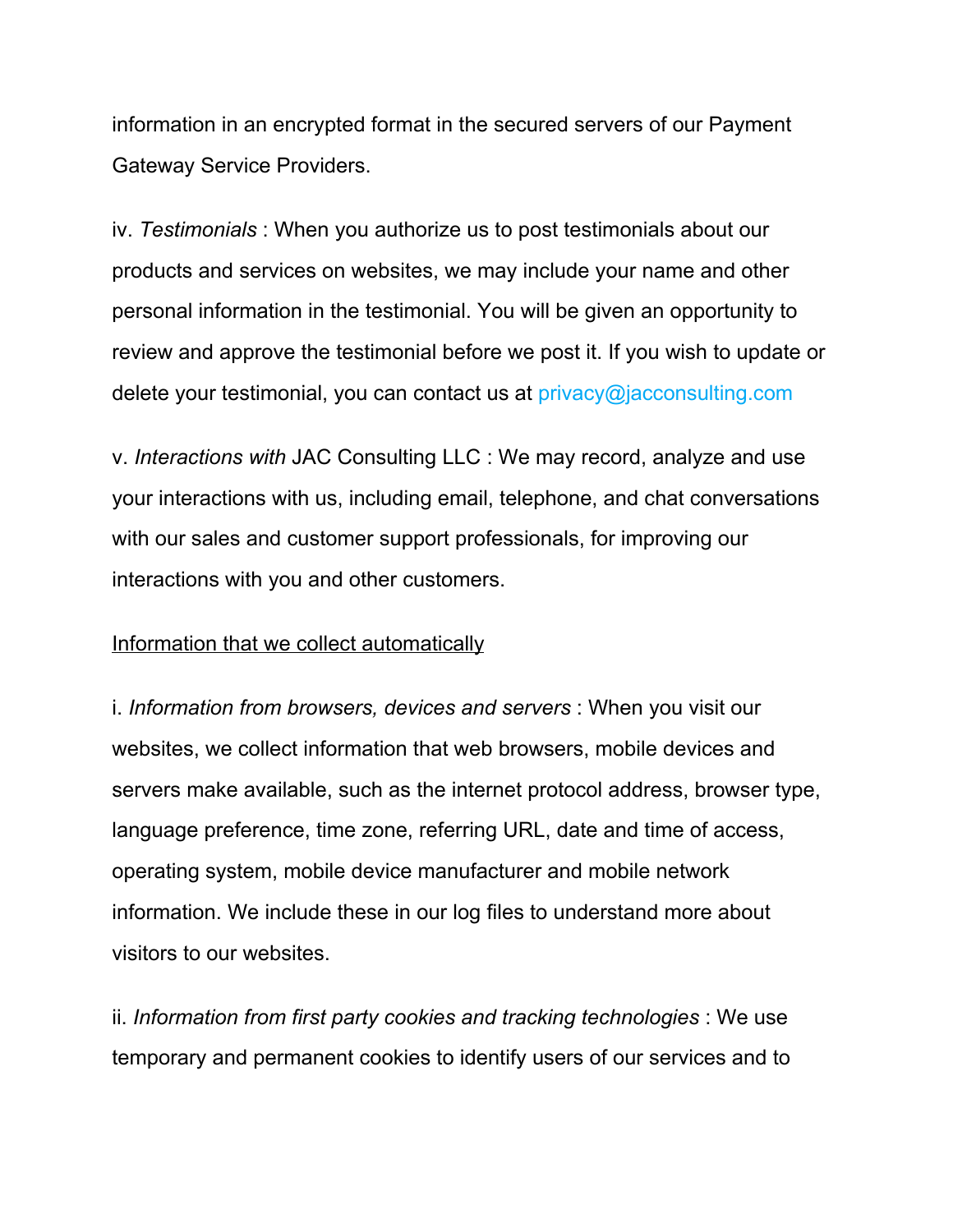enhance user experience. We embed unique identifiers in our downloadable products to track usage of the products. We also use cookies, beacons, tags, scripts, and other similar technologies to identify visitors, track website navigation, gather demographic information about visitors and users, understand email campaign effectiveness and for targeted visitor and user engagement by tracking your activities on our websites. We only use first-party cookies and do not use third-party cookies or other third-party tracking technologies on our websites. We also use first-party Local Storage Objects (LSOs) such as HTML5 to store content information and preferences to provide certain features.

iii. *Information from application logs and mobile analytics* : We collect information about your use of our products, services and mobile applications from application logs and in-house usage analytics tools, and use it to understand how your business use and needs can improve our products. This information includes clicks, scrolls, features accessed, access time and frequency, errors generated, performance data, storage utilized, user settings and configurations, and devices used to access and their locations.

#### Information that we collect from third parties

i. *Signups using federated authentication service providers* : You can log in to JAC Consulting LLC Services using supported federated authentication service providers such as LinkedIn, Microsoft and Google. These services will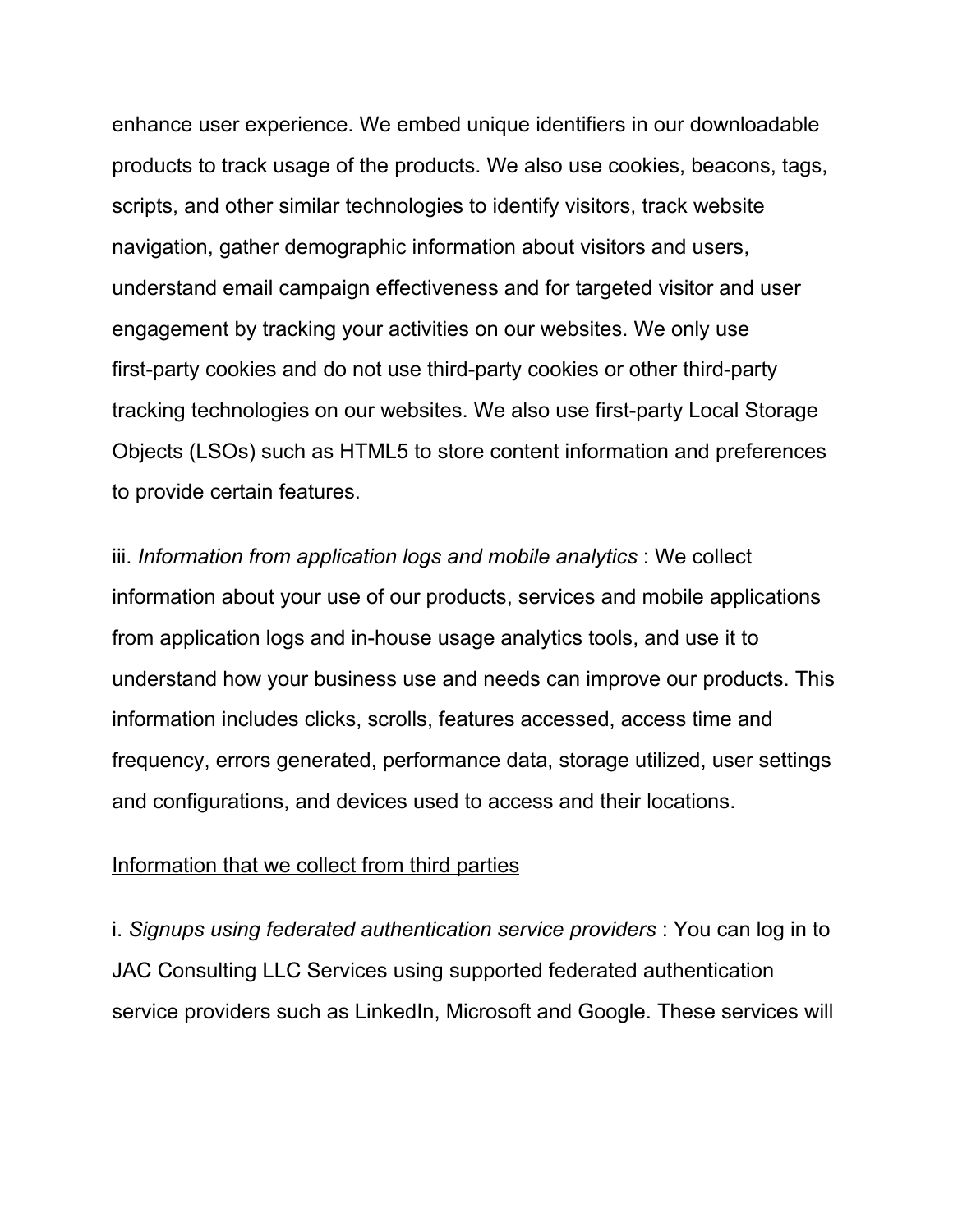authenticate your identity and give you the option to share certain personal information with us, such as your name and email address.

ii. *Referrals* : If someone has referred any of our products or services to you through any of our referral programs, that person may have provided us your name, email address and other personal information. You may contact us at privacy@jacconsulting.com to request that we remove your information from our database. If you provide us information about another person, or if another person gives us your information, we will only use that information for the specific reason for which it was provided to us.

iii. *Information from our reselling partners and service providers* : If you contact any of our reselling partners, or otherwise express interest in any of our products or services to them, the reselling partner may pass your name, email address, company name and other information to JAC Consulting LLC. If you register for or attend an event that is sponsored by JAC Consulting LLC, the event organizer may share your information with us. JAC Consulting LLC may also receive information about you from review sites if you comment on any review of our products and services, and from other third-party service providers that we engage for marketing our products and services.

iv. *Information from social media sites and other publicly available sources* : When you interact or engage with us on social media sites such as Facebook, Twitter, Google+ and Instagram through posts, comments, questions and other interactions, we may collect such publicly available information,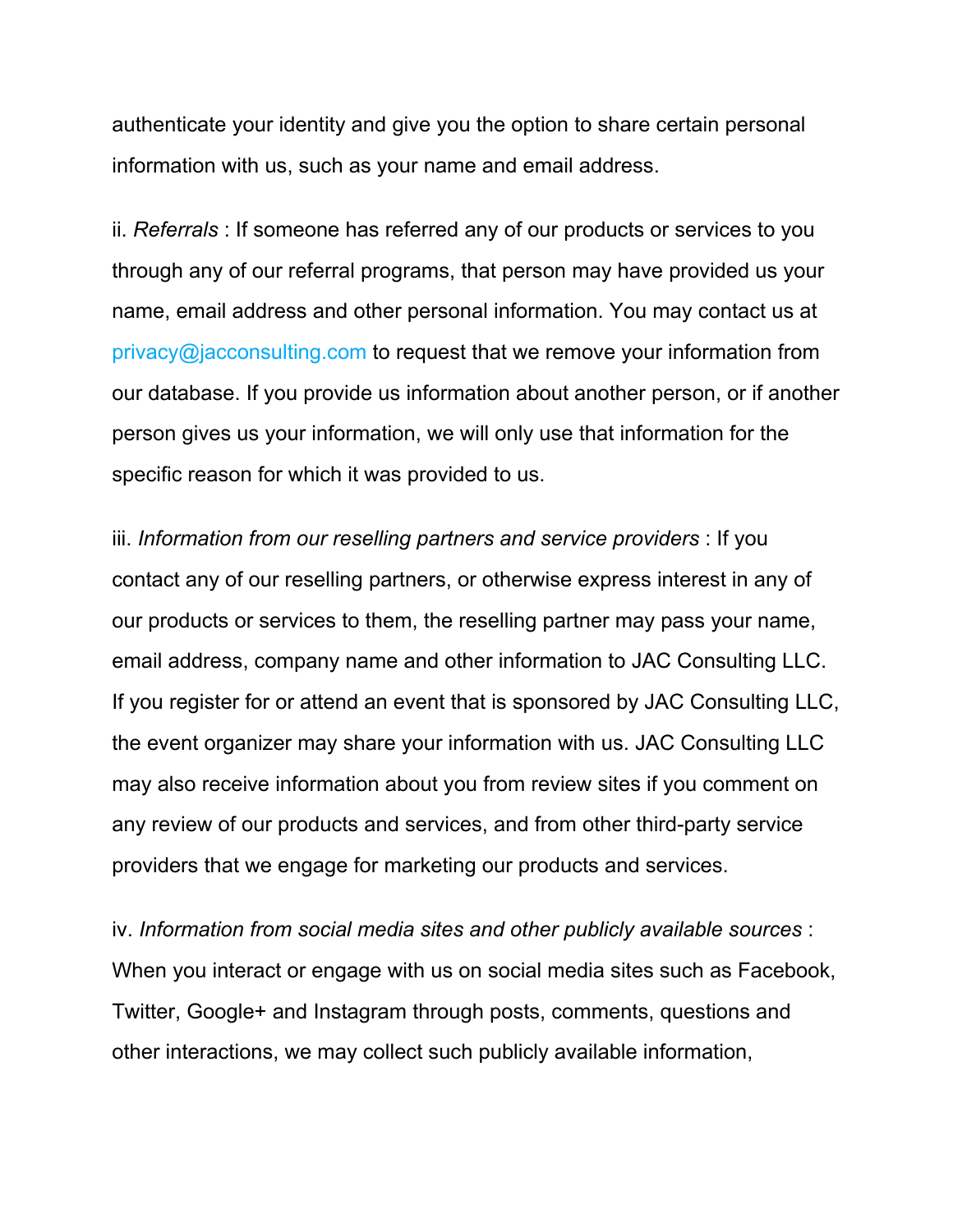including profile information, to allow us to connect with you, improve our products, or better understand user reactions and issues. We must tell you that once collected, this information may remain with us even if you delete it from the social media sites. JAC Consulting LLC may also add and update information about you, from other publicly available sources.

# Purposes for using information

In addition to the purposes mentioned above, we may use your information for the following purposes:

- To communicate with you (such as through email) about products that you have downloaded and services that you have signed up for, changes to this Privacy Policy, changes to the Terms of Service, or important notices;
- To keep you posted on new products and services, upcoming events, offers, promotions and other information that we think will be of interest to you;
- To ask you to participate in surveys, or to solicit feedback on our products and services;
- To set up and maintain your account, and to do all other things required for providing our services, such as enabling collaboration, providing website and mail hosting, and backing up and restoring your data;
- To understand how users use our products and services, to monitor and prevent problems, and to improve our products and services;
- To provide customer support, and to analyze and improve our interactions with customers;
- To detect and prevent fraudulent transactions and other illegal activities, to report spam, and to protect the rights and interests of JAC Consulting LLC, JAC Consulting LLC users, third parties and the public;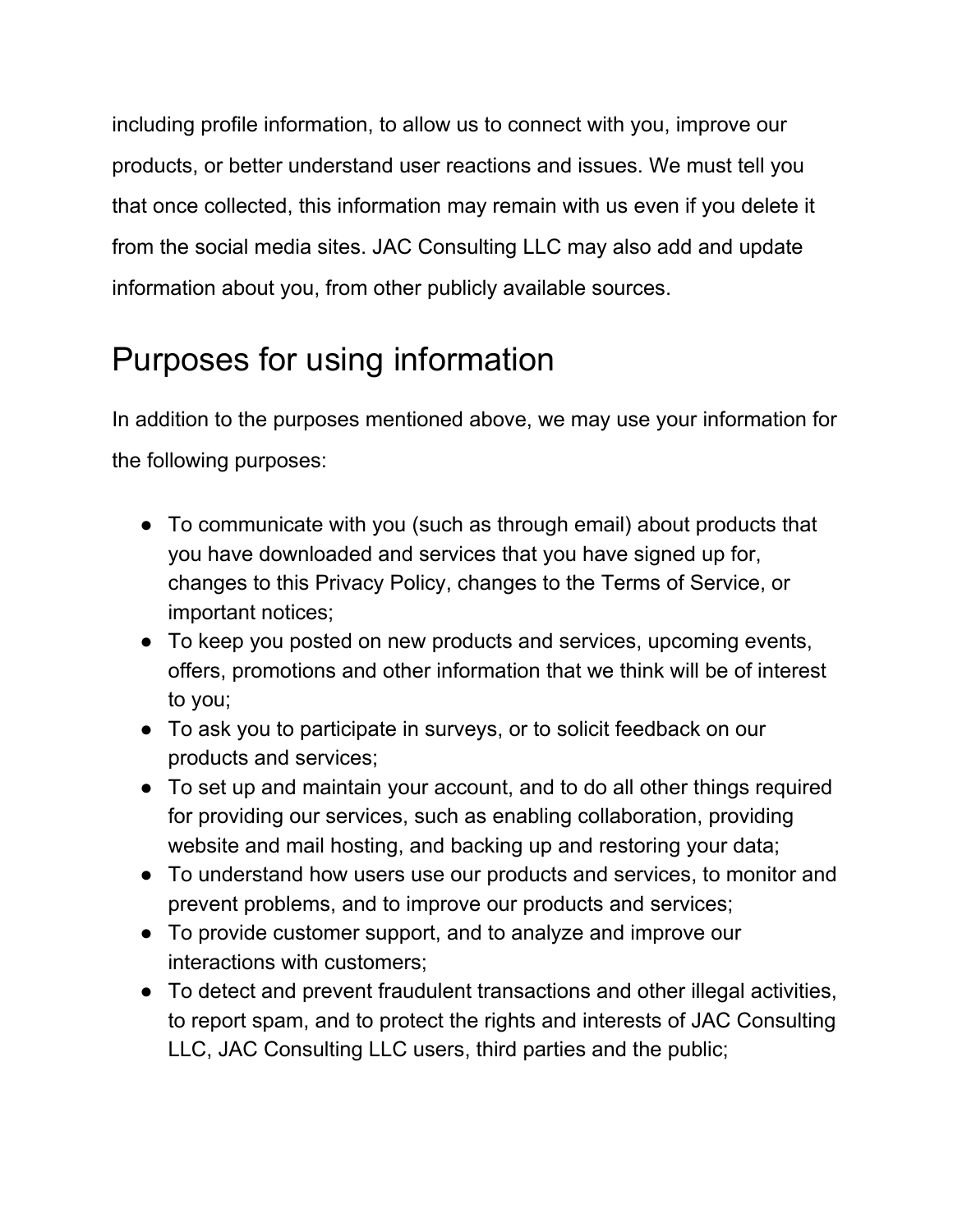- To update, expand and analyze our records, identify new customers, and provide products and services that may be of interest to you;
- To analyze trends, administer our websites, and track visitor navigations on our websites to understand what visitors are looking for and to better help them;
- To monitor and improve marketing campaigns and make suggestions relevant to the user.

# Legal bases for collecting and using information

*Legal processing bases applicable to* JAC Consulting LLC : If you are an individual from the European Economic Area (EEA), our legal basis for information collection and use depends on the personal information concerned and the context in which we collect it. Most of our information collection and processing activities are typically based on (i) contractual necessity, (ii) one or more legitimate interests of JAC Consulting LLC or a third party that are not overridden by your data protection interests, or (iii) your consent. Sometimes, we may be legally required to collect your information, or may need your personal information to protect your vital interests or those of another person.

*Withdrawal of consent* : Where we rely on your consent as the legal basis, you have the right to withdraw your consent at any time, but this will not affect any processing that has already taken place.

*Legitimate interests notice* : Where we rely on legitimate interests as the legal basis and those legitimate interests are not specified above, we will clearly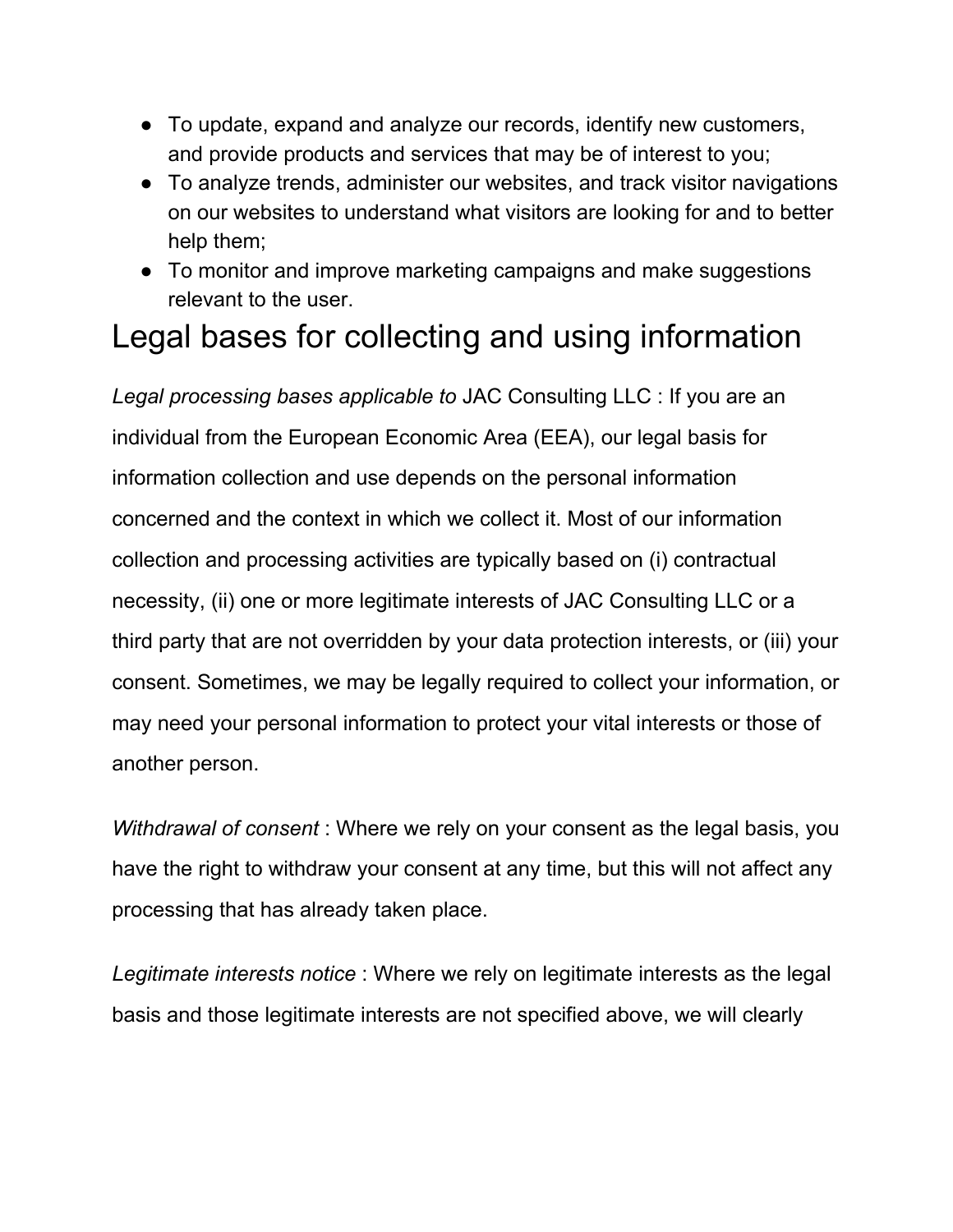explain to you what those legitimate interests are at the time that we collect your information.

### Your choice in information use

*Opt out of non-essential electronic communications* : You may opt out of receiving newsletters and other non-essential messages by using the 'unsubscribe' function included in all such messages. However, you will continue to receive notices and essential transactional emails.

*Disable cookies* : You can disable browser cookies before visiting our websites. However, if you do so, you may not be able to use certain features of the websites properly.

*Optional information* : You can choose not to provide optional profile information such as your photo. You can also delete or change your optional profile information. You can always choose not to fill in non-mandatory fields when you submit any form linked to our websites.

### Who we share your information with

All JAC Consulting LLC group entities listed here have access to the information covered in Part I. We do not sell any personal information. We share your information only in the ways that are described in this Privacy Policy, and only with parties who adopt appropriate confidentiality and security measures.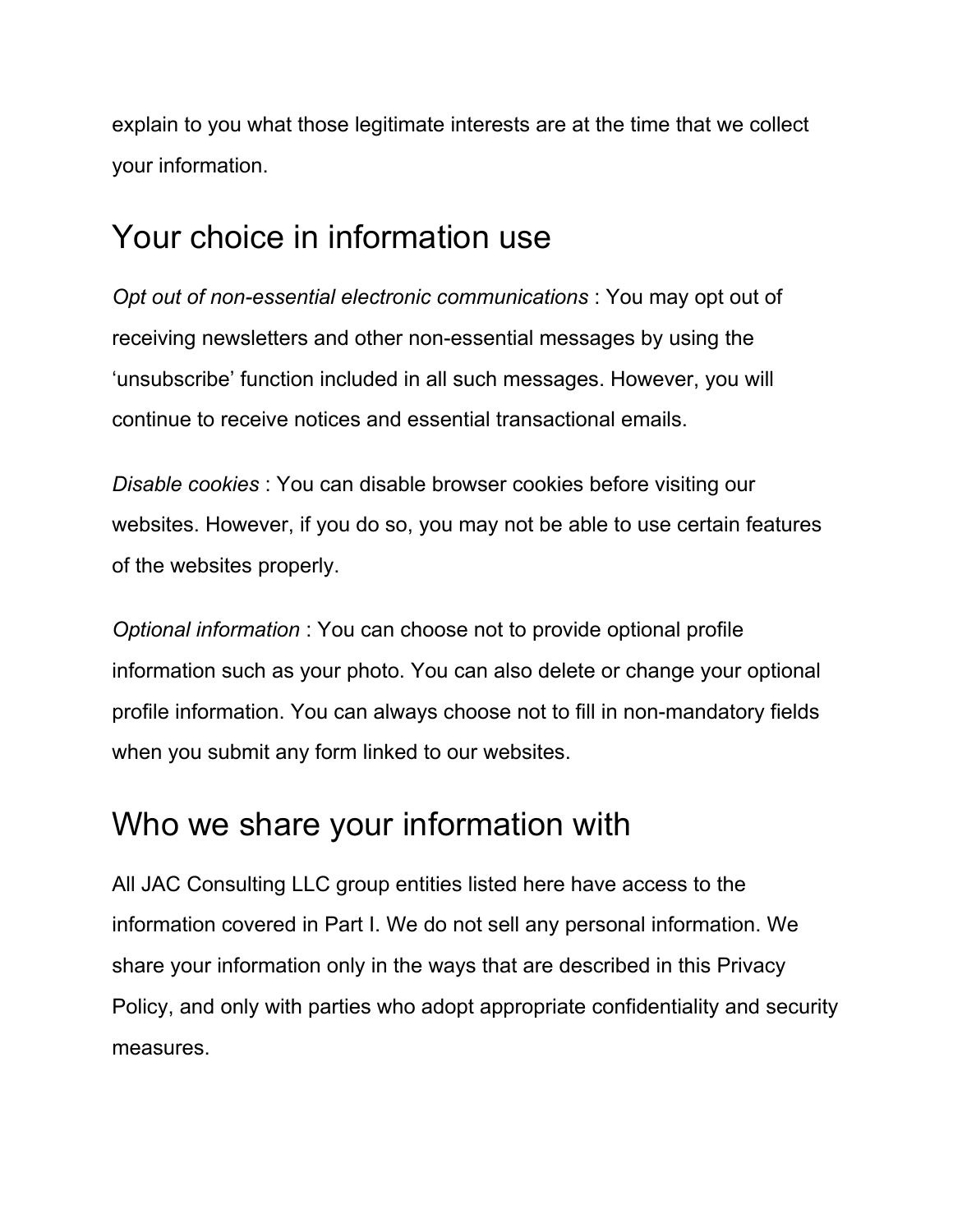*Employees and independent contractors* : Employees and independent contractors of all JAC Consulting LLC entities have access to the information covered in Part I on a need-to-know basis. We require all employees and independent contractors of JAC Consulting LLC entities to follow this Privacy Policy for personal information that we share with them.

*Third-party service providers* : We may need to share your personal information and aggregated or de-identified information with third-party service providers that we engage, such as marketing and advertising partners, event organizers, web analytics providers and payment processors. These service providers are authorized to use your personal information only as necessary to provide these services to us.

*Domain registrars* : When you register a domain through JAC Consulting LLC from domain name registrars, we share your name and contact information such as your physical address, email address and phone number with them as per the ICANN domain registration rules.

*Reselling partners* : We may share your personal information with our authorized reselling partners in your region, solely for the purpose of contacting you about products that you have downloaded or services that you have signed up for. We will give you an option to opt out of continuing to work with that partner.

*Marketplace application developers* : When you install or purchase any application developed using JAC Consulting LLC APIs that is posted on JAC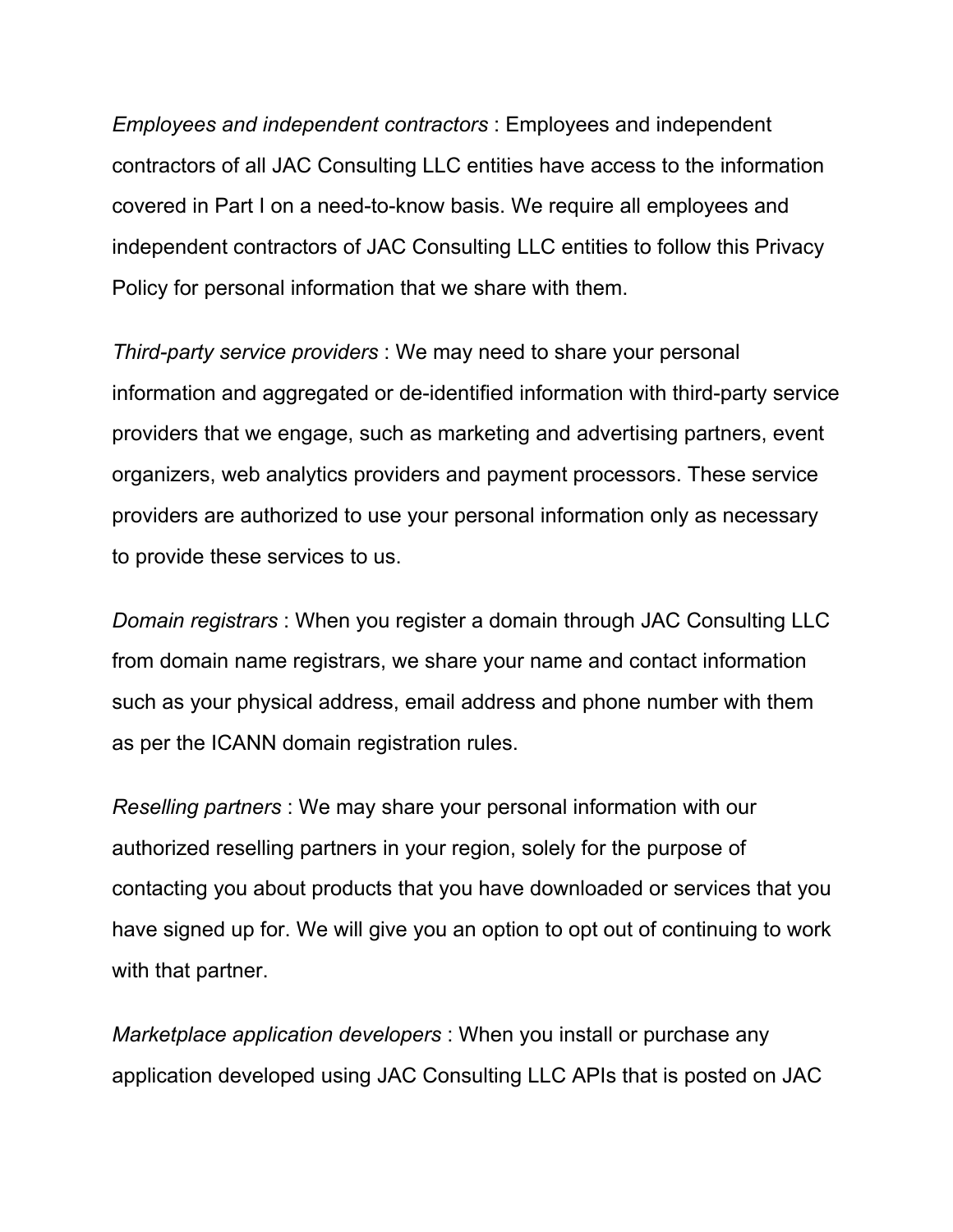Consulting LLC online marketplace, your name and email address will be shared with the developer of the application, so they may engage with you directly as the provider of that application or service. JAC Consulting LLC does not control the use of your personal information by the developers, which will be based on their own privacy policies.

*Other cases* : Other scenarios in which we may share the same information covered under Parts I and II are described in Part III.

# Your rights with respect to information we hold about you as a controller

If you are in the European Economic Area (EEA), you have the following rights with respect to information that JAC Consulting LLC holds about you. JAC Consulting LLC undertakes to provide you the same rights no matter where you choose to live.

*Right to access* : You have the right to access (and obtain a copy of, if required) the categories of personal information that we hold about you, including the information's source, purpose and period of processing, and the persons to whom the information is shared

*Right to rectification* : You have the right to update the information we hold about you or to rectify any inaccuracies. Based on the purpose for which we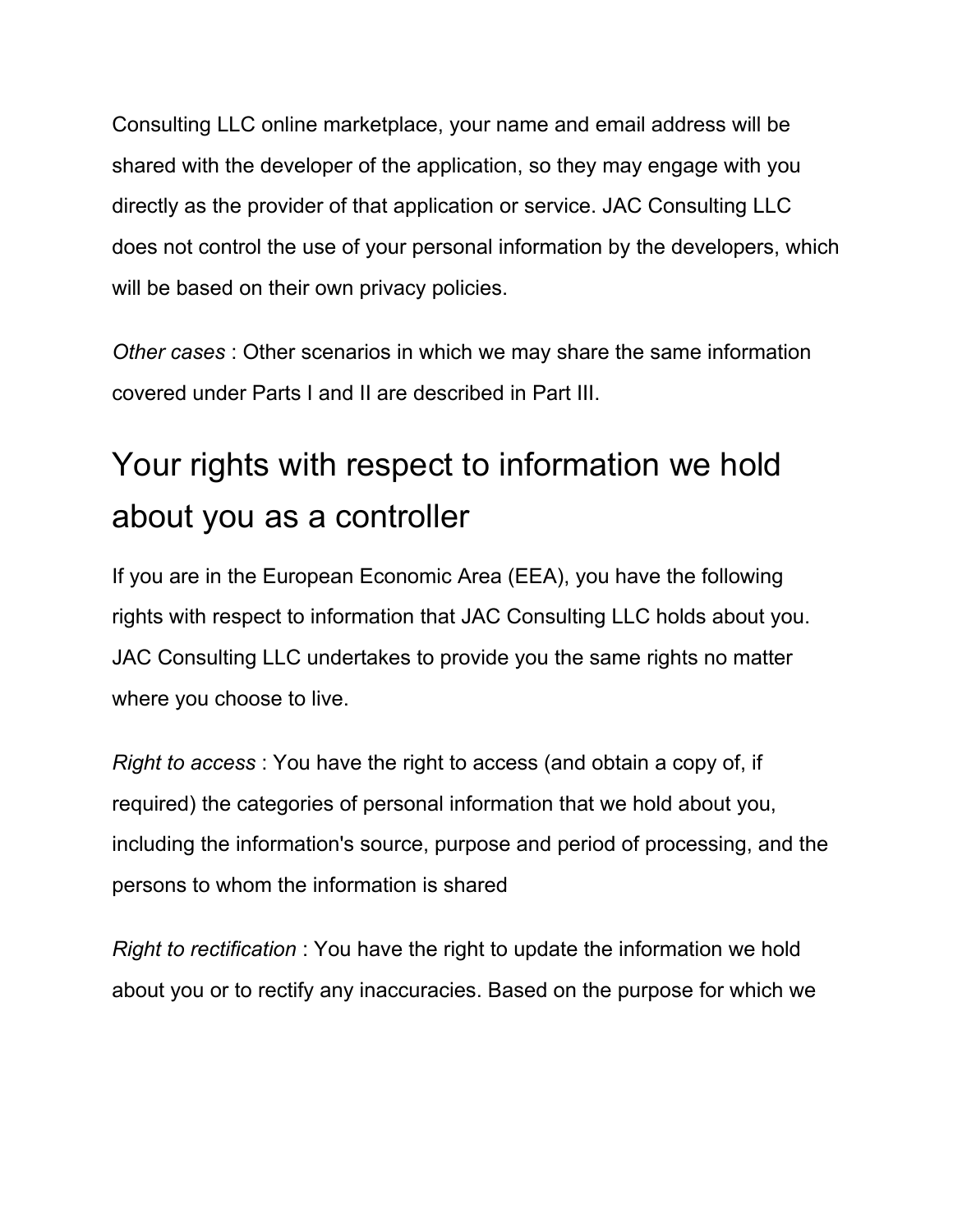use your information, you can instruct us to add supplemental information about you in our database.

*Right to erasure* : You have the right to request that we delete your personal information in certain circumstances, such as when it is no longer necessary for the purpose for which it was originally collected.

*Right to restriction of processing* : You may also have the right to request to restrict the use of your information in certain circumstances, such as when you have objected to our use of your data but we need to verify whether we have overriding legitimate grounds to use it.

*Right to data portability* : You have the right to transfer your information to a third party in a structured, commonly used and machine-readable format, in circumstances where the information is processed with your consent or by automated means.

*Right to object* : You have the right to object to the use of your information in certain circumstances, such as the use of your personal information for direct marketing.

*Right to complain* : You have the right to complain to the appropriate supervisory authority if you have any grievance against the way we collect, use or share your information. This right may not be available to you if there is no supervisory authority dealing with data protection in your country.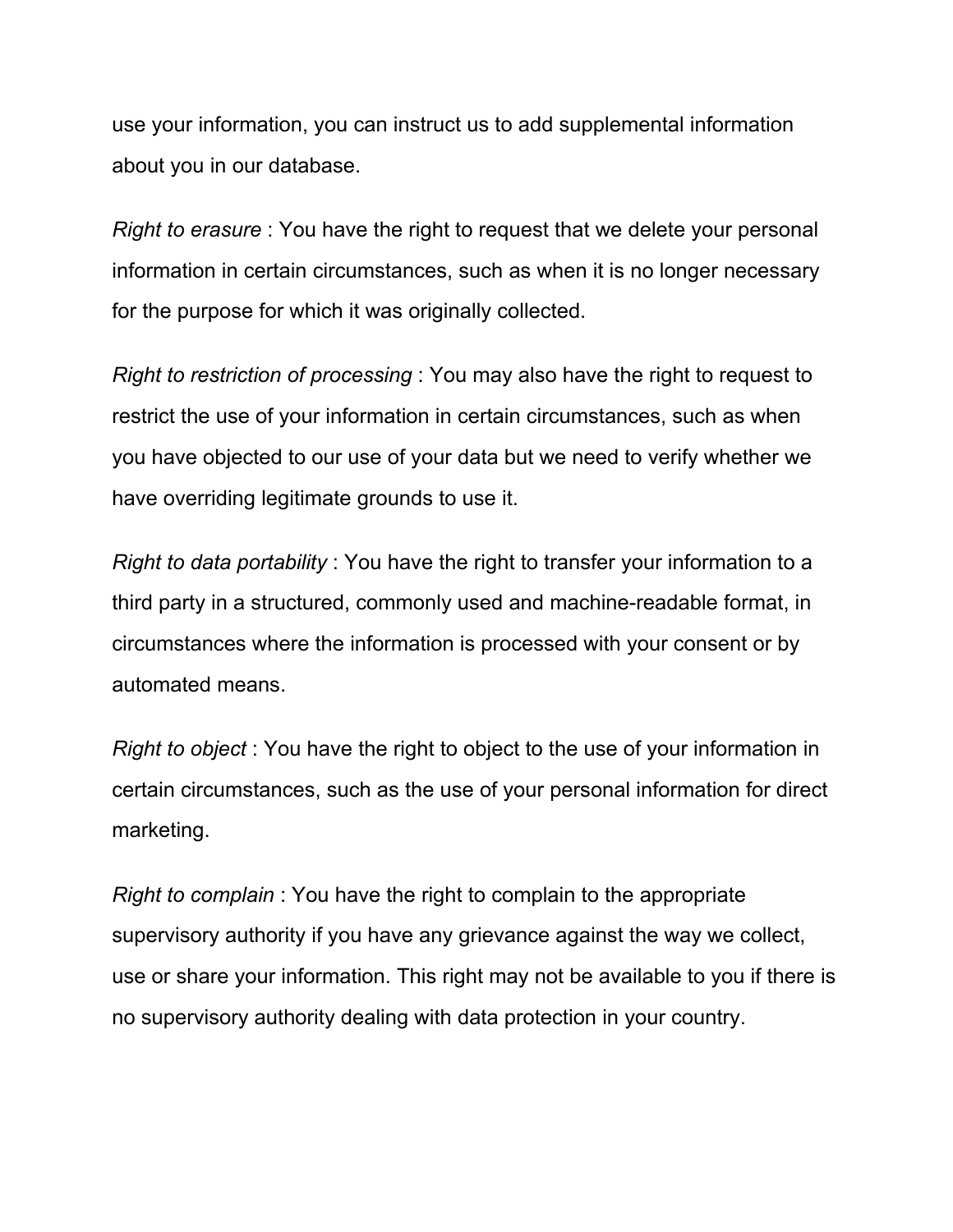# Retention of information

We retain your personal information for as long as it is required for the purposes stated in this Privacy Policy. Sometimes, we may retain your information for longer periods as permitted or required by law, such as to maintain suppression lists, prevent abuse, if required in connection with a legal claim or proceeding, to enforce our agreements, for tax, accounting, or to comply with other legal obligations. When we no longer have a legitimate need to process your information, we will delete or anonymize your information from our active databases. We will also securely store the information and isolate it from further processing on backup discs until deletion is possible.

### Part II – Information that JAC Consulting LLC processes on your behalf

#### Information entrusted to JAC Consulting LLC and purpose

*Information provided in connection with services* : You may entrust information that you or your organization ("you") control, to JAC Consulting LLC in connection with use of our services or for requesting technical support for our products. This includes information regarding your customers and your employees (if you are a controller) or data that you hold and use on behalf of another person for a specific purpose, such as a customer to whom you provide services (if you are a processor). The data may either be stored on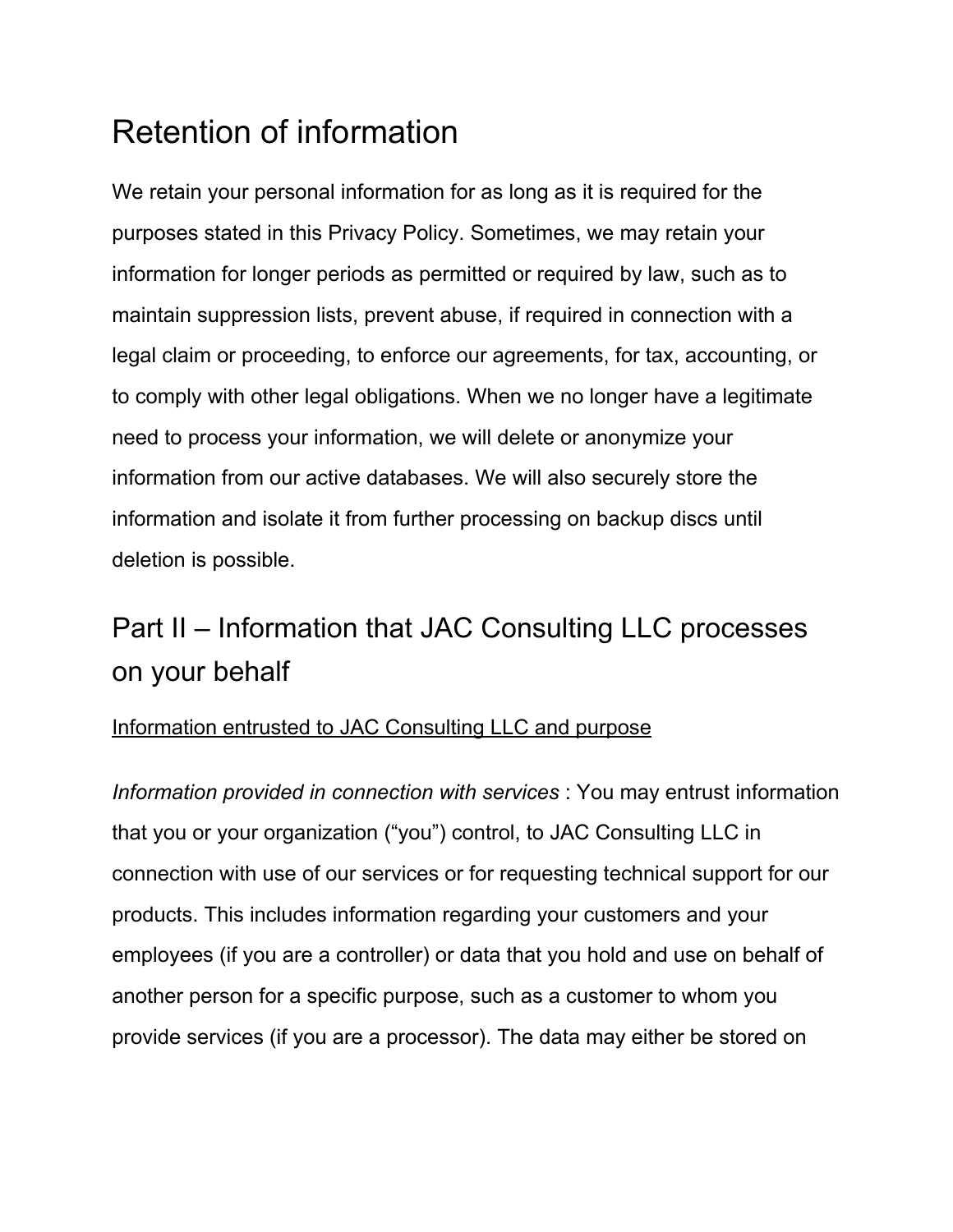our servers when you use our services, or transferred or shared to us as part of a request for technical support or other services.

*Information from mobile devices* : When you elect to allow it, some of our mobile applications have access to the camera, call history, contact information, photo library, and other information stored on your mobile device. Our applications require such access to provide their services. Similarly, when you elect to provide access, location-based information is also collected for purposes including, but not limited to, locating nearby contacts or setting location-based reminders. This information will be exclusively shared with our mapping providers and will be used only for mapping user locations. You may disable the mobile applications' access to this information at any time by editing the settings on your mobile device. The data stored on your mobile device and their location information to which the mobile applications have access will be used in the context of the mobile application, and transferred to and associated with your account in the corresponding services (in which case the data will be stored on our servers) or products (in which case the data will remain with you unless you share it with us).

(All the information entrusted to JAC Consulting LLC is collectively termed "service data")

#### Ownership and control of your service data

We recognize that you own your service data. We provide you complete control of your service data by providing you the ability to (i) access your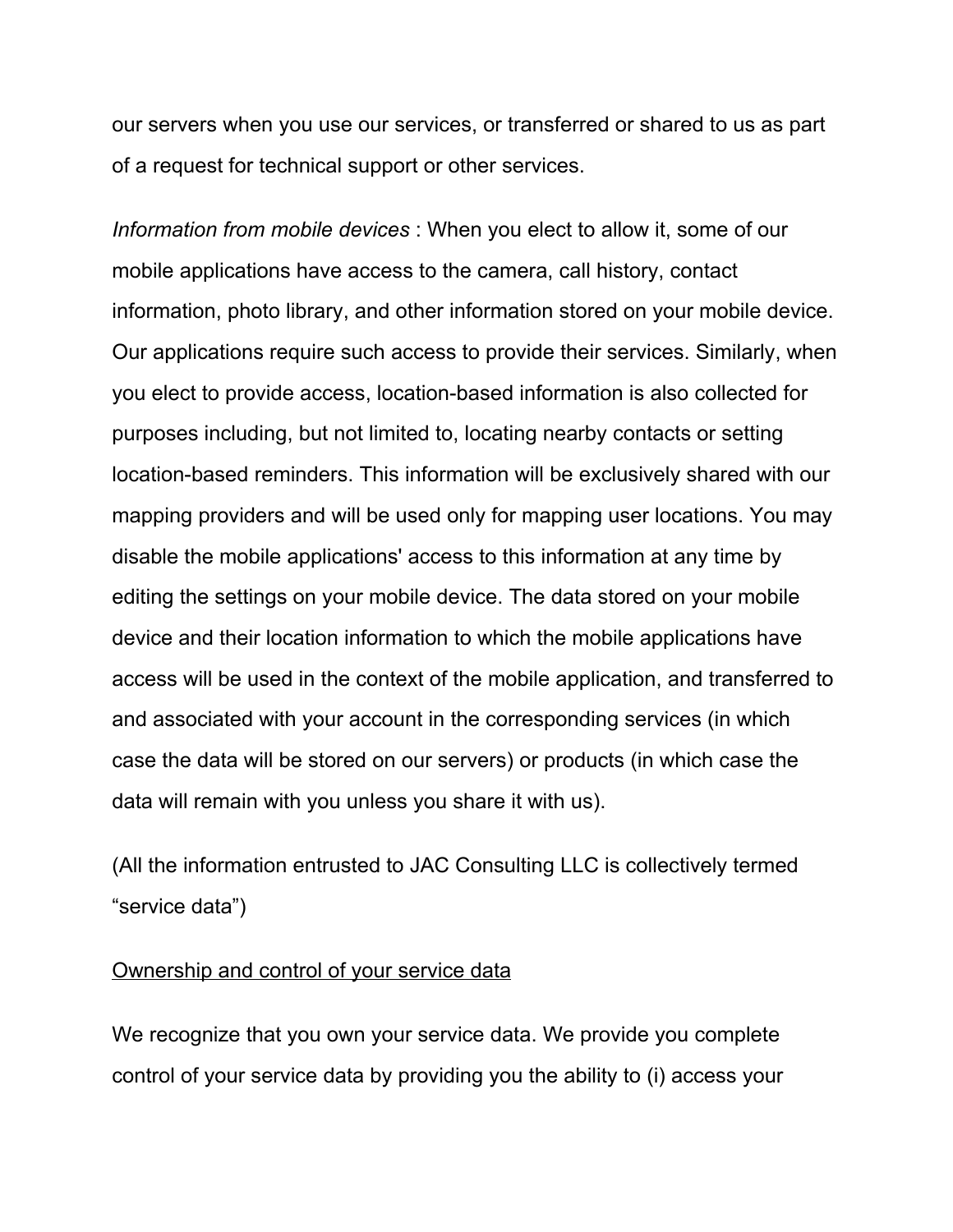service data, (ii) share your service data through supported third-party integrations, and (iii) request export or deletion of your service data.

#### How we use service data

We process your service data when you provide us instructions through the various modules of our services. For example, when you generate an invoice, information such as the name and address of your customer will be used to generate the invoice; and when you use our campaign management service for email marketing, the email addresses of the persons on your mailing list will be used for sending the emails.

#### Push notifications

If you have enabled notification on our desktop and mobile applications, we will push notifications through a push notification provider such as Apple Push Notification Service, Google Cloud Messaging or Windows Push Notification Services. You can manage your push notification preferences or deactivate these notifications by turning off notifications in the application or device settings.

#### Who we share service data with

JAC Consulting LLC *and third party sub-processors* : In order to provide services and technical support for our products, the contracting entity within the JAC Consulting LLC group engages other group entities and third parties .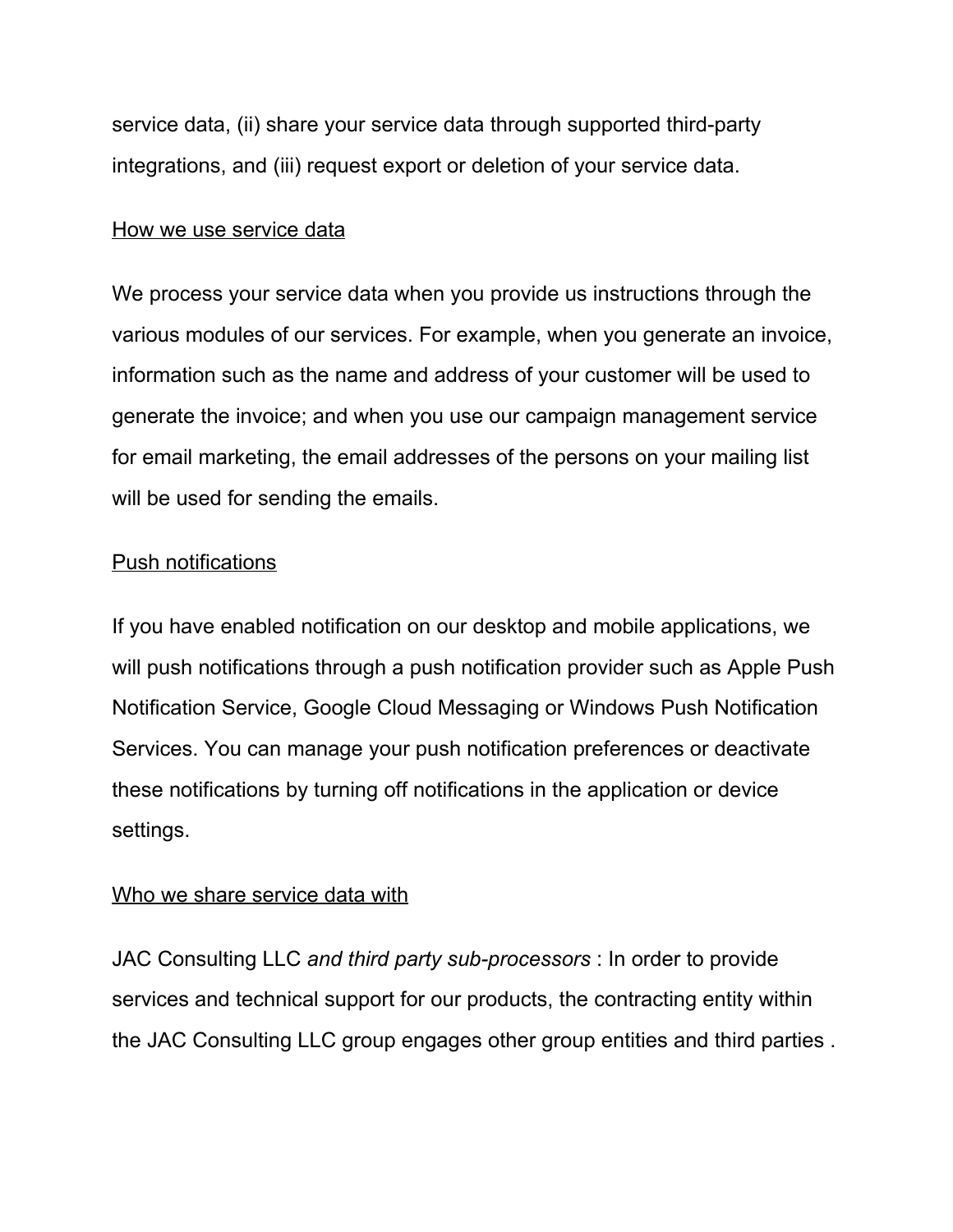*Employees and independent contractors* : We may provide access to your service data to our employees and individuals who are independent contractors of the JAC Consulting LLC entities involved in providing the services (collectively our "employees") so that they can (i) identify, analyze and resolve errors, (ii) manually verify emails reported as spam to improve spam detection, or (iii) manually verify scanned images that you submit to us to verify the accuracy of optical character recognition. We ensure that access by our employees to your service data is restricted to specific individuals, and is logged and audited. Our employees will also have access to data that you knowingly share with us for technical support or to import data into our products or services. We communicate our privacy and security guidelines to our employees and strictly enforce privacy safeguards within the JAC Consulting LLC.

*Collaborators and other users* : Some of our products or services allow you to collaborate with other users or third parties. Initiating collaboration may enable other collaborators to view some or all of your profile information. For example, when you edit a document that you have shared with other persons for collaboration, your name and profile picture will be displayed next to your edits to allow your collaborators to know that you made those edits.

*Third-party integrations you have enabled* : Most of our products and services support integrations with third-party products and services. If you choose to enable any third-party integrations, you may be allowing the third party to access your service information and personal information about you. We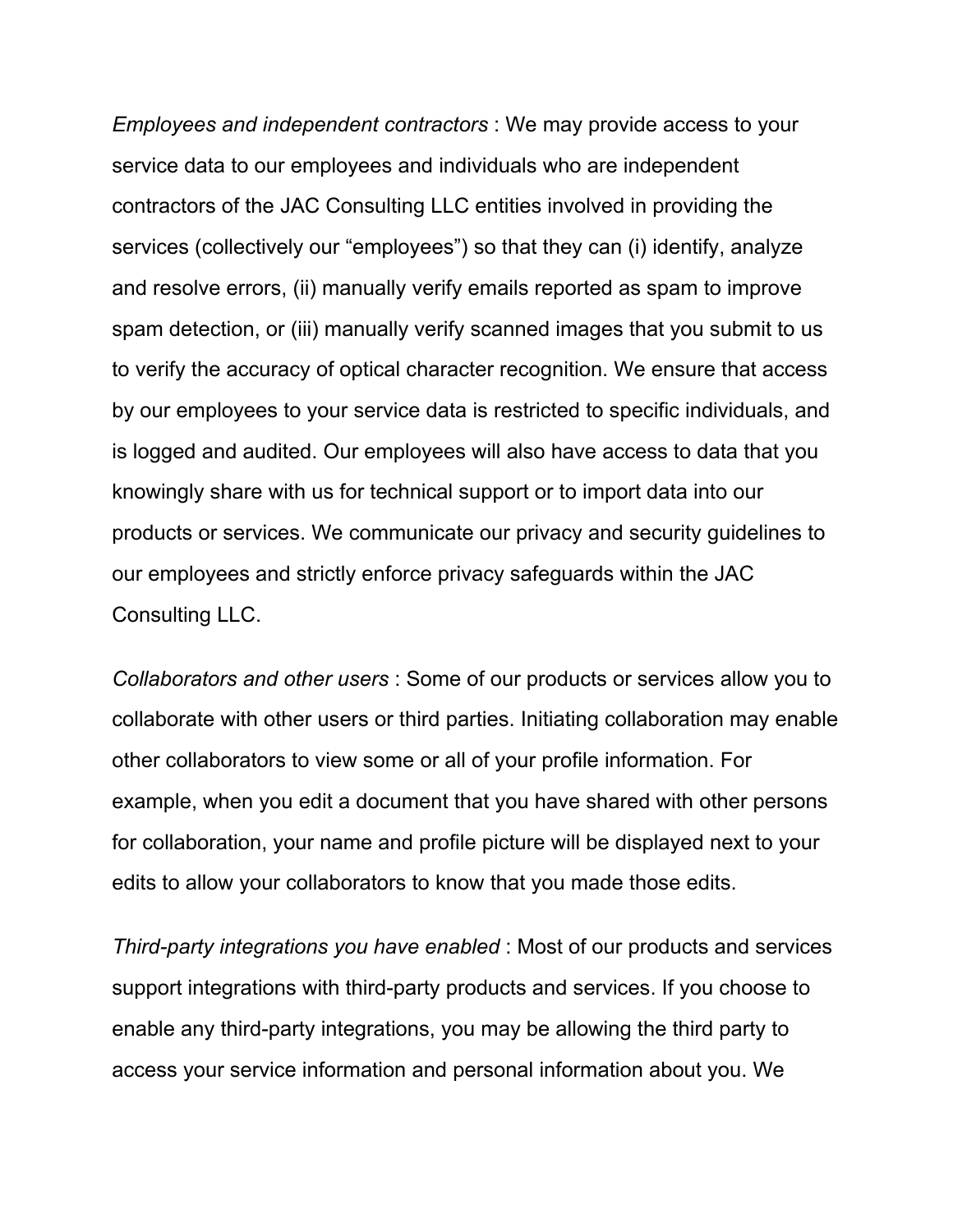encourage you to review the privacy practices of the third-party services and products before you enable integrations with them.

*Other cases* : Other scenarios in which we may share information that are common to information covered under Parts I and II are described in Part III.

#### Retention of information

We hold the data in your account as long as you choose to use JAC Consulting LLC Services. Once you terminate your JAC Consulting LLC user account, your data will eventually get deleted from active database during the next clean-up that occurs once in 6 months. The data deleted from active database will be deleted from backups after 3 months.

#### Data subject requests

If you are from the European Economic Area and you believe that we store, use or process your information on behalf of one of our customers, please contact the customer if you would like to access, rectify, erase, restrict or object to processing, or export your personal data. We will extend our support to our customer in responding to your request within a reasonable timeframe.

### Part III – General

### Children's personal information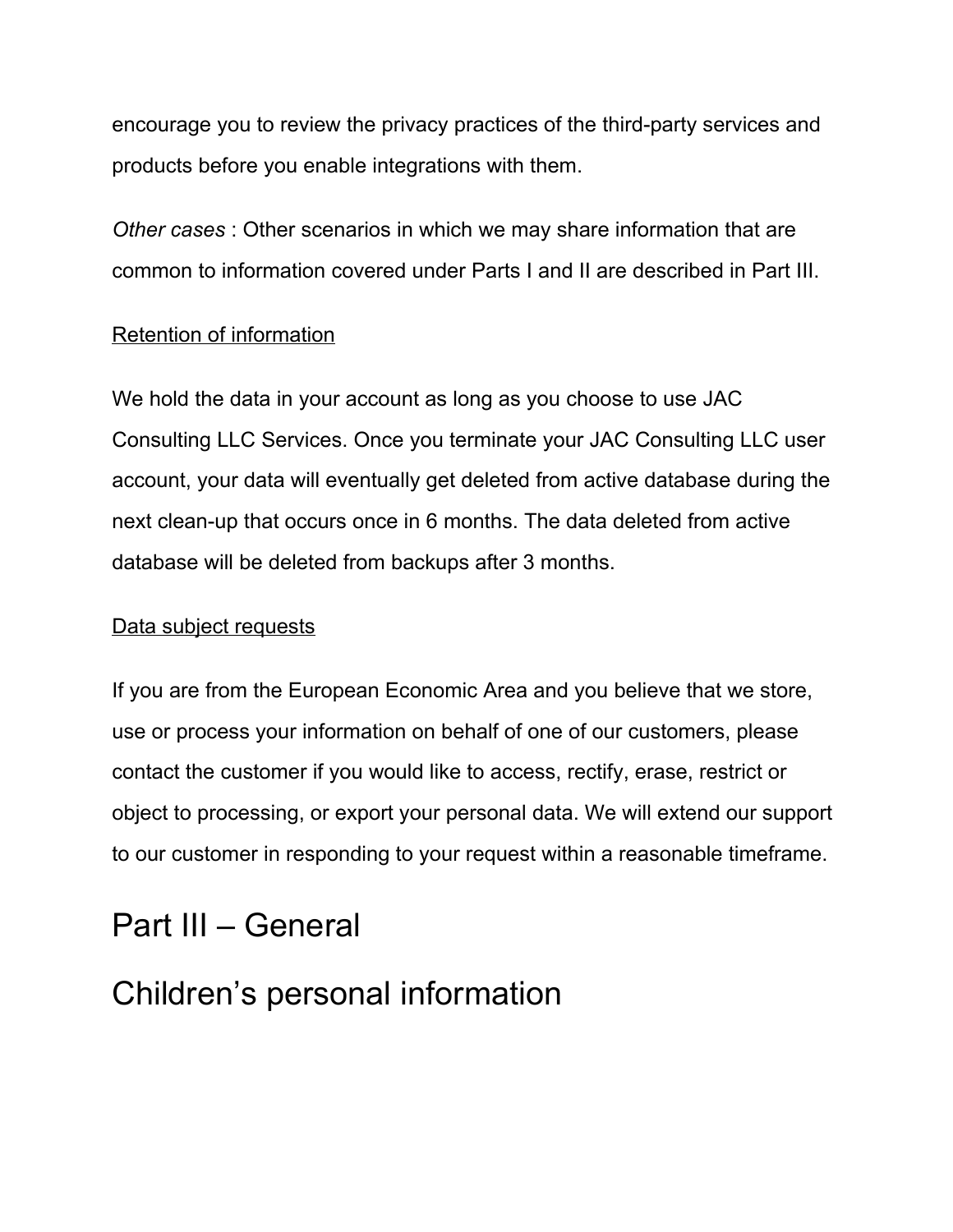Our products and services are not directed to individuals under 16. JAC Consulting LLC does not knowingly collect personal information from children who are under 16 years of age. If we become aware that a child under 16 has provided us with personal information, we will take steps to delete such information. If you believe that a child under 16 years has provided personal information to us, please write to  $\frac{\text{prior}}{\text{prior}}$  *privacy* @*jacconsulting.com* with the details, and we will take the necessary steps to delete the information we hold about that child.

### Data Protection Officer

We have appointed a Data Protection Officer to oversee our management of your personal information in accordance with this Privacy Policy. If you have any questions or concerns about our privacy practices with respect to your personal information, you can reach out to our Data Protection Officer by mail by writing to: Data Protection Officer, JAC Consulting LLC BV, 4515 Sawmill Place, Nolensville, TN 37135, Tennessee, USA

### Locations and international transfers

We share your personal information and service data within the JAC Consulting LLC. By accessing or using our products and services or otherwise providing personal information or service data to us, you consent to the processing, transfer, and storage of your personal information or Service Data within the United States of America, the European Economic Area (EEA) and other countries where JAC Consulting LLC operates. Such transfer is subject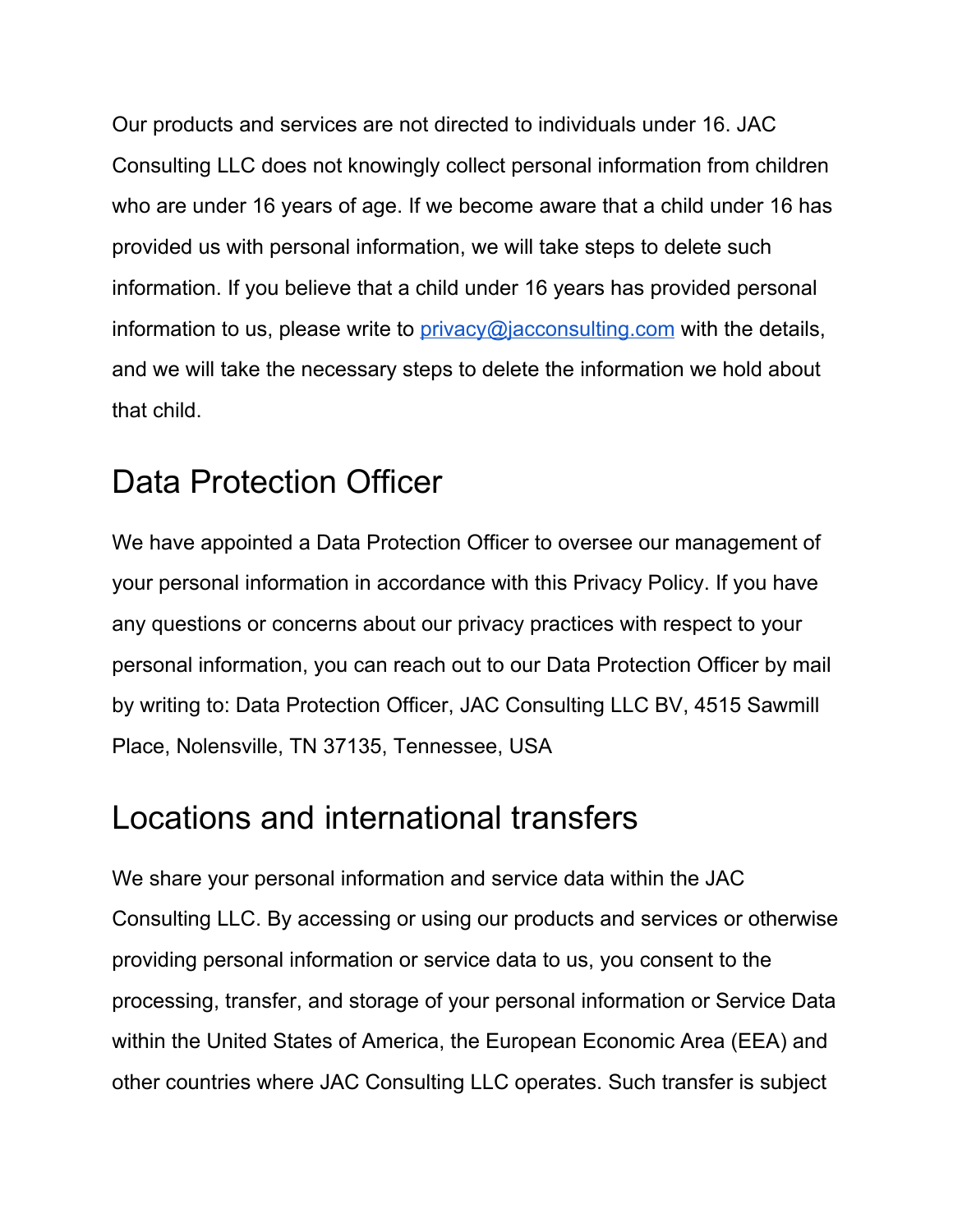to a group company agreement that is based on EU Commission's Model Contractual Clauses.

### Data processing addendum

To enable you to be compliant with the data protection obligations under the General Data Protection Regulation, we are prepared to sign a Data Processing Addendum (DPA) that is based on Standard Contractual Clauses. You can request a DPA from JAC Consulting LLC Once we get your request, we'll forward the DPA to you for your signature.

# Do Not Track (DNT) requests

Some internet browsers have enabled 'Do Not Track' (DNT) features, which send out a signal (called the DNT signal) to the websites that you visit indicating that you don't wish to be tracked. Currently, there is no standard that governs what websites can or should do when they receive these signals. For now, we do not take action in response to these signals.

### External links on our websites

Some pages of our websites may contain links to websites that are not linked to this Privacy Policy. If you submit your personal information to any of these third-party sites, your personal information is governed by their privacy policies. As a safety measure, we recommend that you not share any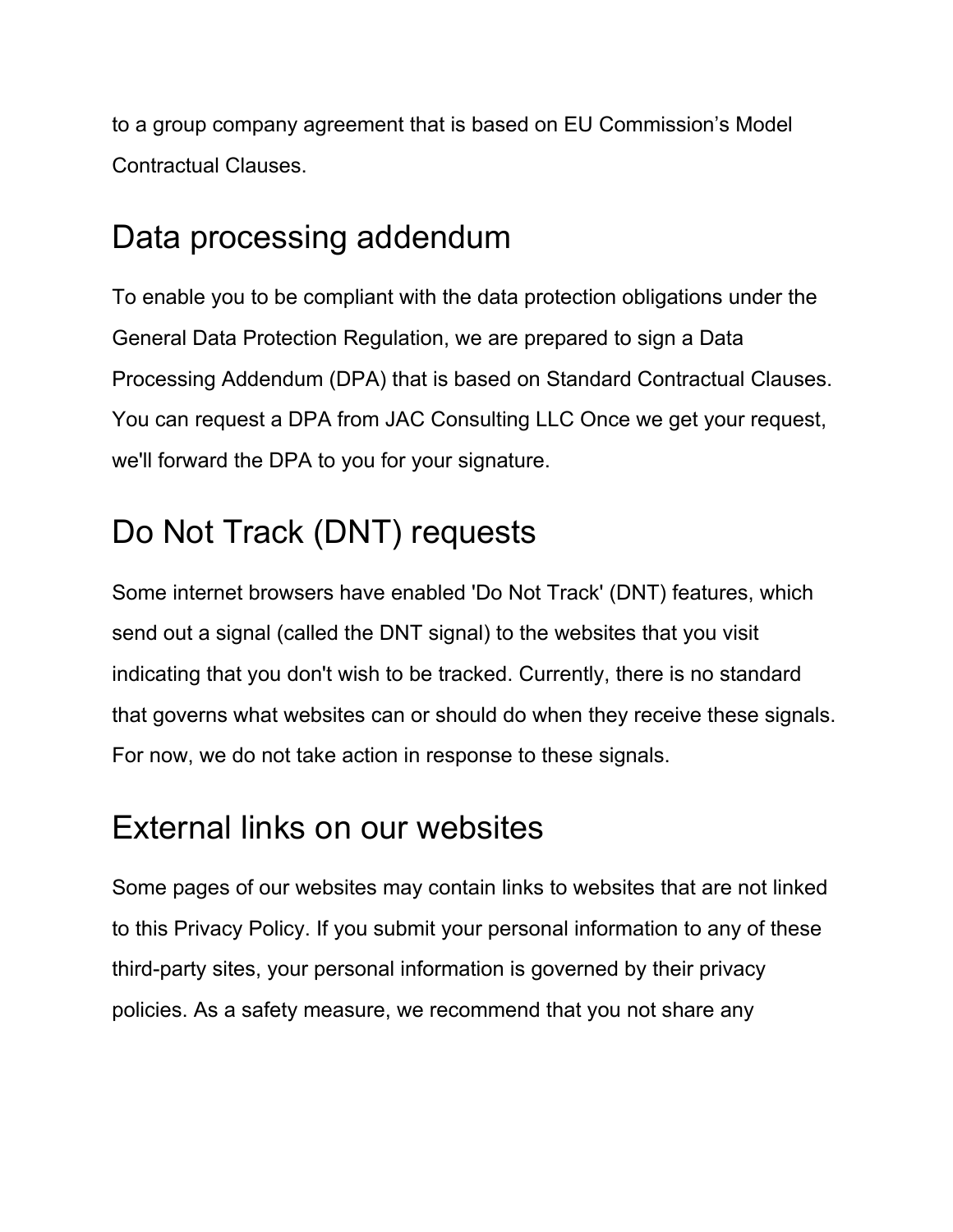personal information with these third parties unless you've checked their privacy policies and assured yourself of their privacy practices.

### Blogs and forums

We offer publicly accessible blogs and forums on our websites. Please be aware that any information you provide on these blogs and forums may be used to contact you with unsolicited messages. We urge you to be cautious in disclosing personal information in our blogs and forums. JAC Consulting LLC is not responsible for the personal information you elect to disclose publicly. Your posts and certain profile information may remain even after you terminate your account with JAC Consulting LLC. To request the removal of your information from our blogs and forums, you can contact us at privacy@jacconsulting.com

# Social media widgets

Our websites include social media widgets such as Facebook "like" buttons and Twitter "tweet" buttons that let you share articles and other information. These widgets may collect information such as your IP address and the pages you navigate in the website, and may set a cookie to enable the widgets to function properly. Your interactions with these widgets are governed by the privacy policies of the companies providing them.

### Disclosures in compliance with legal obligations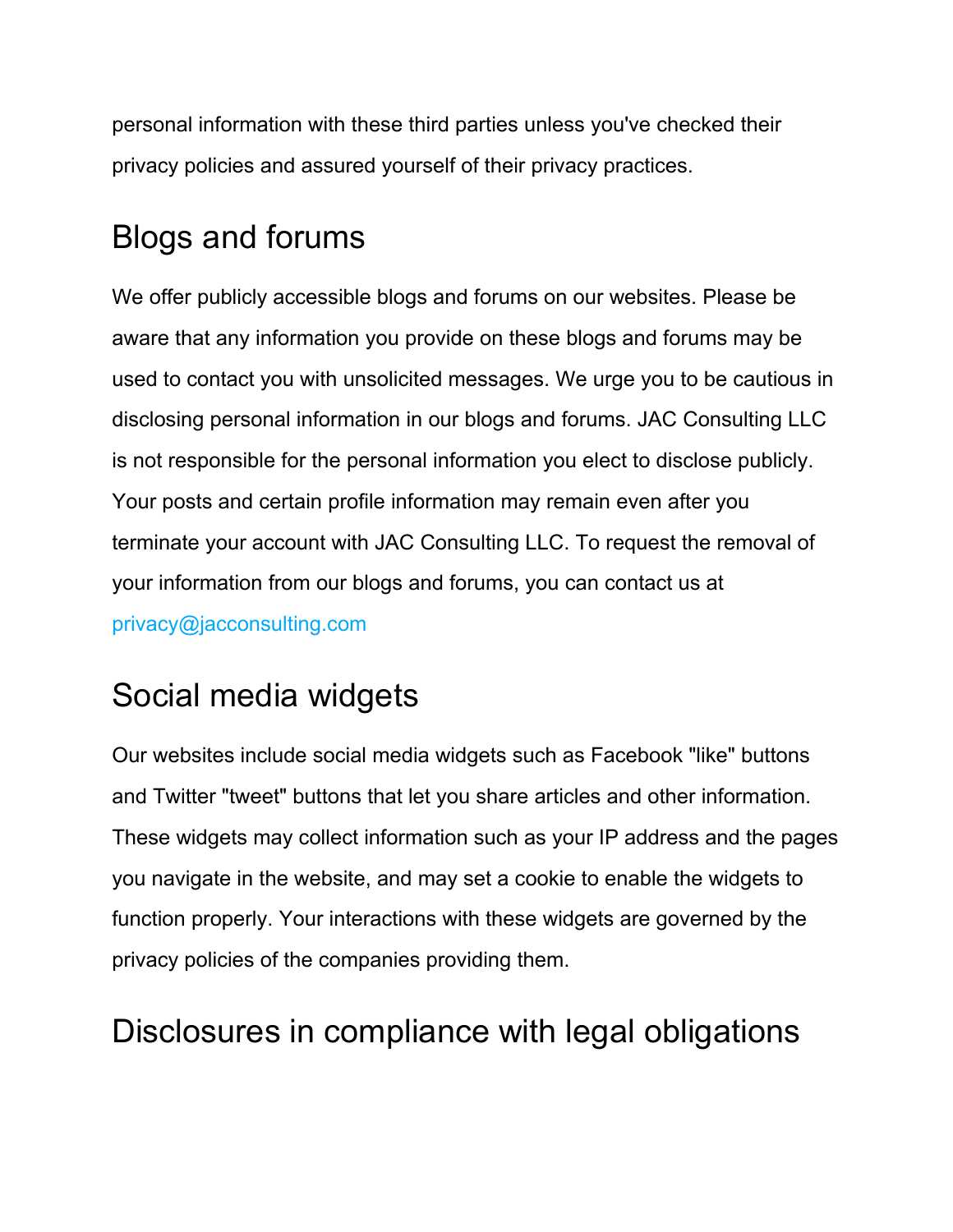We may be required by law to preserve or disclose your personal information and service data to comply with any applicable law, regulation, legal process or governmental request, including to meet national security requirements.

# Enforcement of our rights

We may disclose personal information and service data to a third party if we believe that such disclosure is necessary for preventing fraud, investigating any suspected illegal activity, enforcing our agreements or policies, or protecting the safety of our users.

# Business Transfers

We do not intend to sell our business. However, in the unlikely event that we sell our business or get acquired or merged, we will ensure that the acquiring entity is legally bound to honor our commitments to you. We will notify you via email or through a prominent notice on our website of any change in ownership or in the uses of your personal information and service data. We will also notify you about any choices you may have regarding your personal information and service data.

# Compliance with this Privacy Policy

We make every effort, including periodic reviews, to ensure that personal information you provide is used in conformity with this Privacy Policy. If you have any concerns about our adherence to this Privacy Policy or the manner in which your personal information is used, kindly write to us